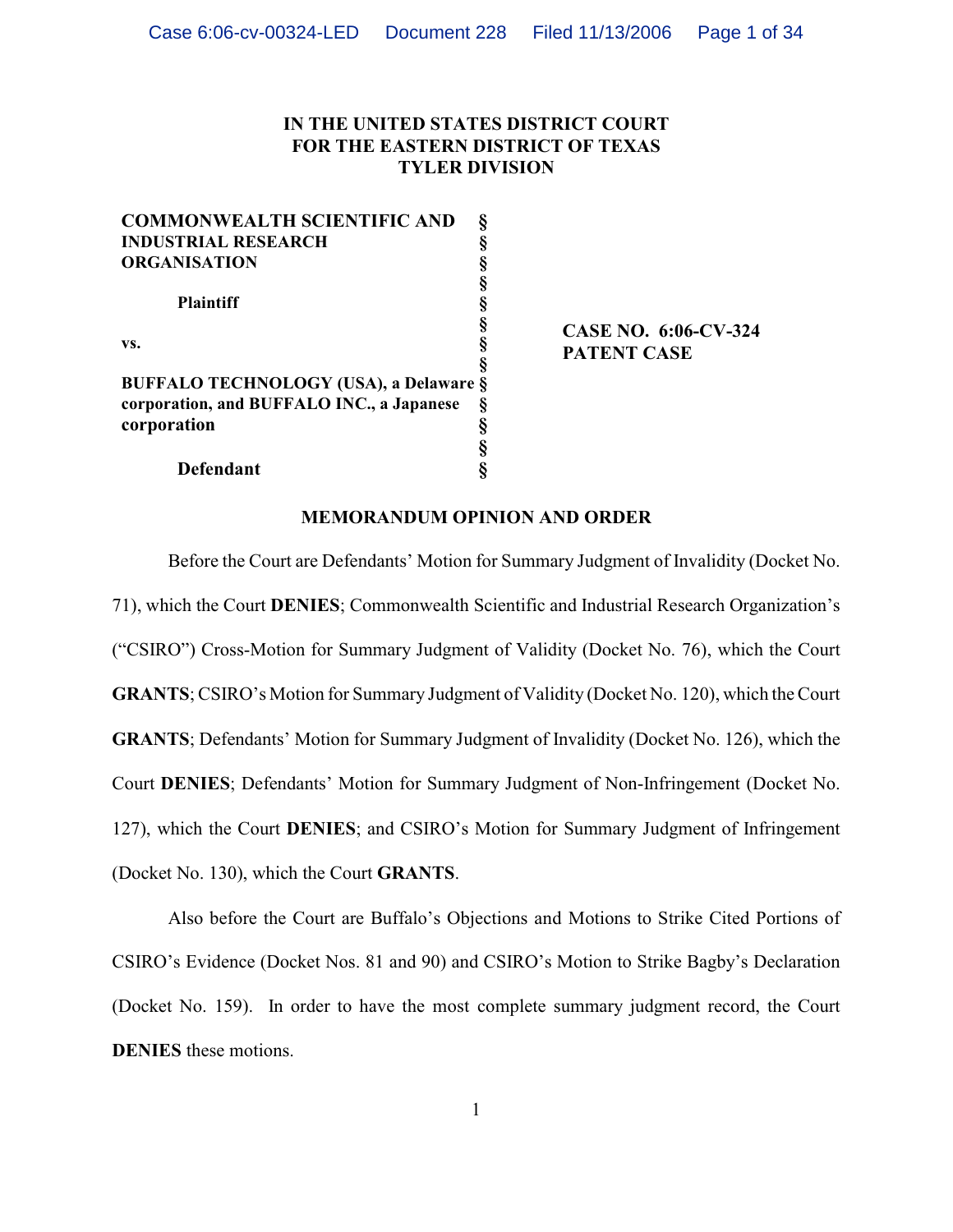At the Pretrial Conference, the parties informed the Court that the majority of this case could be disposed of on cross-motions for summary judgment. Both sides filed cross-motions for summary judgment on infringement, invalidity based on prior art, and invalidity for lack of sufficient written description. CSIRO filed a motions for summary judgment on obviousness, but Buffalo did not file a cross-motion. The Court continued the trial setting and set the summary judgment motions for hearing. At the hearing, the parties stipulated that there are no triable fact issues on anticipation and if there are any factual issues relating to what has been briefed the Court should decide them.

## **BACKGROUND**

The '069 Patent relates to a Wireless Local Area Network ("WLAN") having a network topology wherein each component, either a station or access point (hub), has a radio transceiver and antenna. Two or more station components can communicate in a peer-to-peer configuration. Also, multiple stations can communicate to an access point hub, which acts as a bridge to a wired network. The IEEE published a standard 802.11 for WLANs. The original 802.11 standard provided for data rates at up to 2 Mbps at 2.4 GHz using either Frequency Hopping Spread Spectrum ("FHSS") or Direct Sequence Spread Spectrum ("DSSS"). The 802.11a supplement provided for use of Orthogonal Frequency Division Multiplexing ("OFDM") to provide data rates to 54 Mbps in the 5 GHz U-NII bands. Both the 2.4 GHz and 5 GHz frequencies are in the Industrial Scientific and Medical ("ISM") bands, designated for use without the need for licensing by the Federal Communication Commission ("FCC"). The U-NII band has more spectra and allows room for 12 non-overlapping channels.

Radio frequency wave propagation characteristics must be considered in implementing a WLAN. Radio waves can be reflected by some materials such as walls, furniture, and other indoor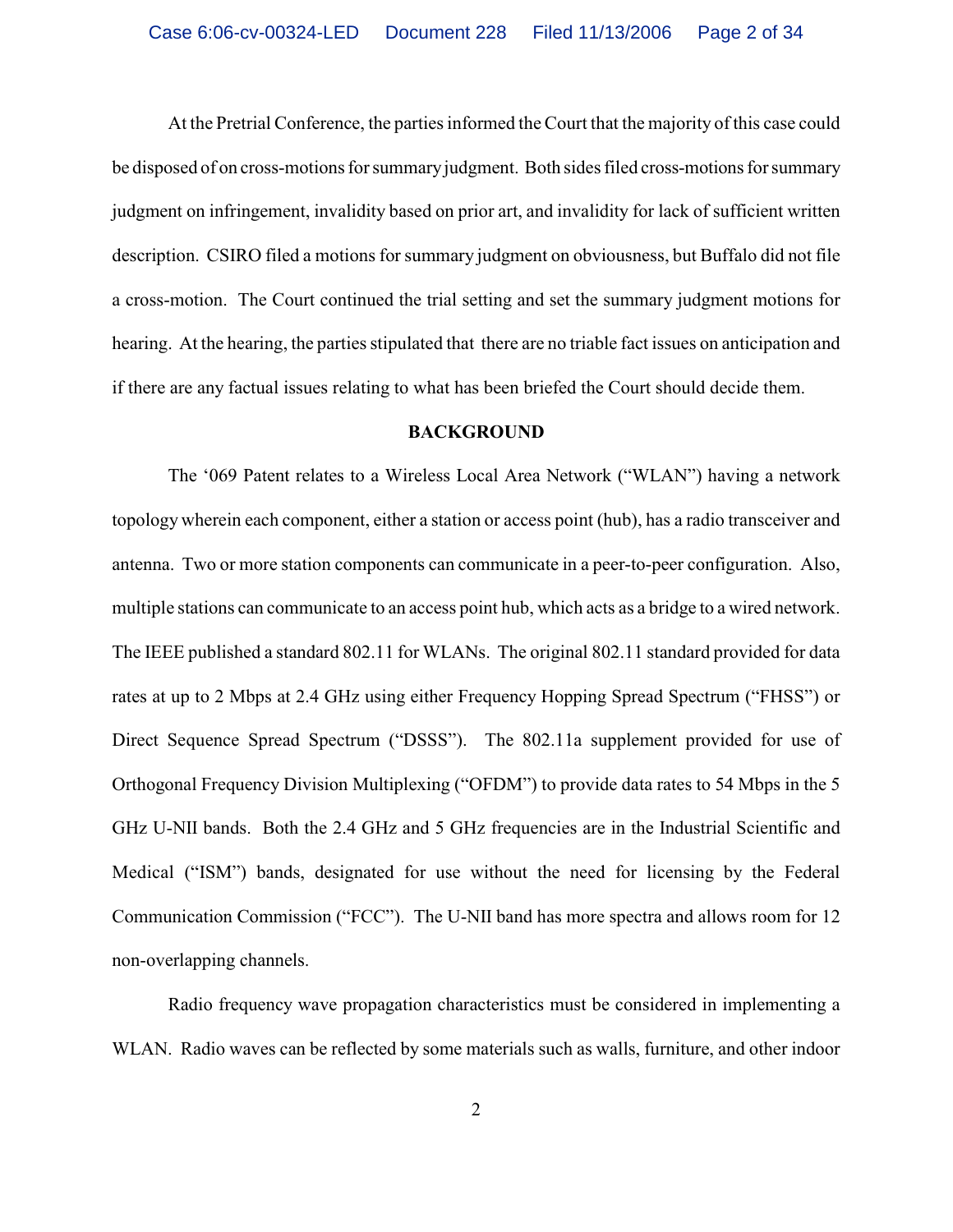items, creating "multipath" where a radio signal is dispersed and arrives at the receiver from different paths. As a result, there can be multiple copies of the signal with different signals strengths. The problem that can result is called "intersymbol interference" ("ISI"), which is an overlap in arrival of the same symbol from different paths. ISI is the result of time differences between the arrivals of reflected copies of the same signal. Thistime difference is referred to as "delay spread." As the data transmission speed gets faster, the time duration of the transmitted symbols (symbol period) gets smaller and more susceptible to ISI. In conventional radio transmission, the symbol period is set to be longer than the delay spread. Thus, multipath places an upper limit on data transmission rate. That is, as the delay spread increases, the symbol period must get longer, which in turn means that the data transmission rate necessarily decreases.

Radio transmission of information relies upon the concept of superimposing information on, or "modulating," a carrier wave. In conventional radio transmission, the carrier is at a specific "narrowband" frequency. The receiver must be tuned to that same narrowband frequency to receive the transmission. If there are many transmissions occurring at the same time at the narrowband frequency, interference will result. In order to minimize interference, various techniques have been developed.

One technique to avoid interference from other transmission sources is to spread the signal over a wider range of frequencies. This is referred to as "spread spectrum." A particular approach to the reduction of interference is FHSS, or Frequency Hopping Spread Spectrum, where the signal carrier is transmitted for a short period of time ("dwell time") on one narrowband frequency and is then hopped to another narrowband frequency. A WLAN that uses FHSS to reduce interference with other devices operates on a predetermined hopping sequence that is known to the receiver and can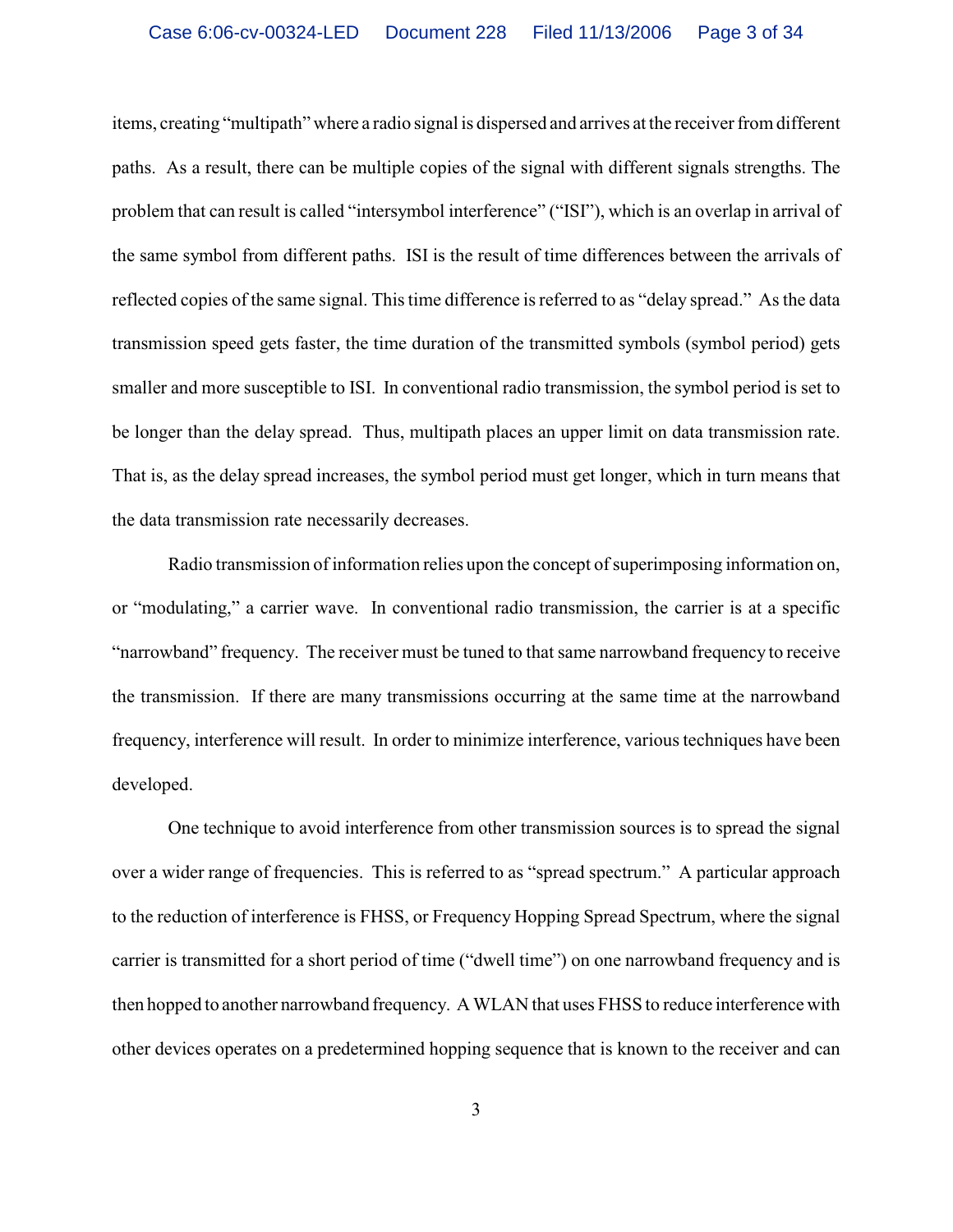be followed by it. The dwell time, however, must be consistent with the delay spread to avoid ISI. Thus, FHSS is a wideband modulation scheme that uses multiple carriers one at a time and avoids interference with other transmission signals in the same band by hopping over many different frequencies. During any one hop, the FHSS signal appears to be a narrowband signal.

Another technique is to use multiple carriers simultaneously rather than one at a time. This is technically not a spread spectrum because the carriers remain stationary and are not moved, but it serves the same purpose of spreading the signal power over a large band. This is known as Orthogonal Frequency Division Multiplexing ("OFDM") or Multicarrier Modulation ("MCM"). The data is broken into subparts and each subpart is simultaneously transmitted on a different carrier frequency. Again, the transmission period of each part (channel symbol length) must be consistent with the delay spread to avoid ISI. Because there is simultaneous transmission of all the signal parts, the data transmission rate is higher than with FHSS.

In addition to various modulation schemes for RF transmission of data, an important aspect of WLAN data transmission is the addition of data reliability enhancement afforded by using coding of the actual data prior to its conversion to a modulated transmission signal. Forward Error Correction ("FEC") coding is one type of digital signal processing that improves data reliability by introducing a known structure into a data sequence prior to transmission. This structure allows a receiver to detect and possibly correct errors caused by corruption from the channel without requesting re-transmission of the original information. In a system that employs FEC, a digital information source sends a data sequence to an encoder. The encoder inserts redundant bits, thereby outputting a longer sequence of code output bits as a "codeword." One type of FEC is known as "convolutional coding." The incoming data is in a stream of bits. A Rate  $\frac{1}{2}$  convolutional encoder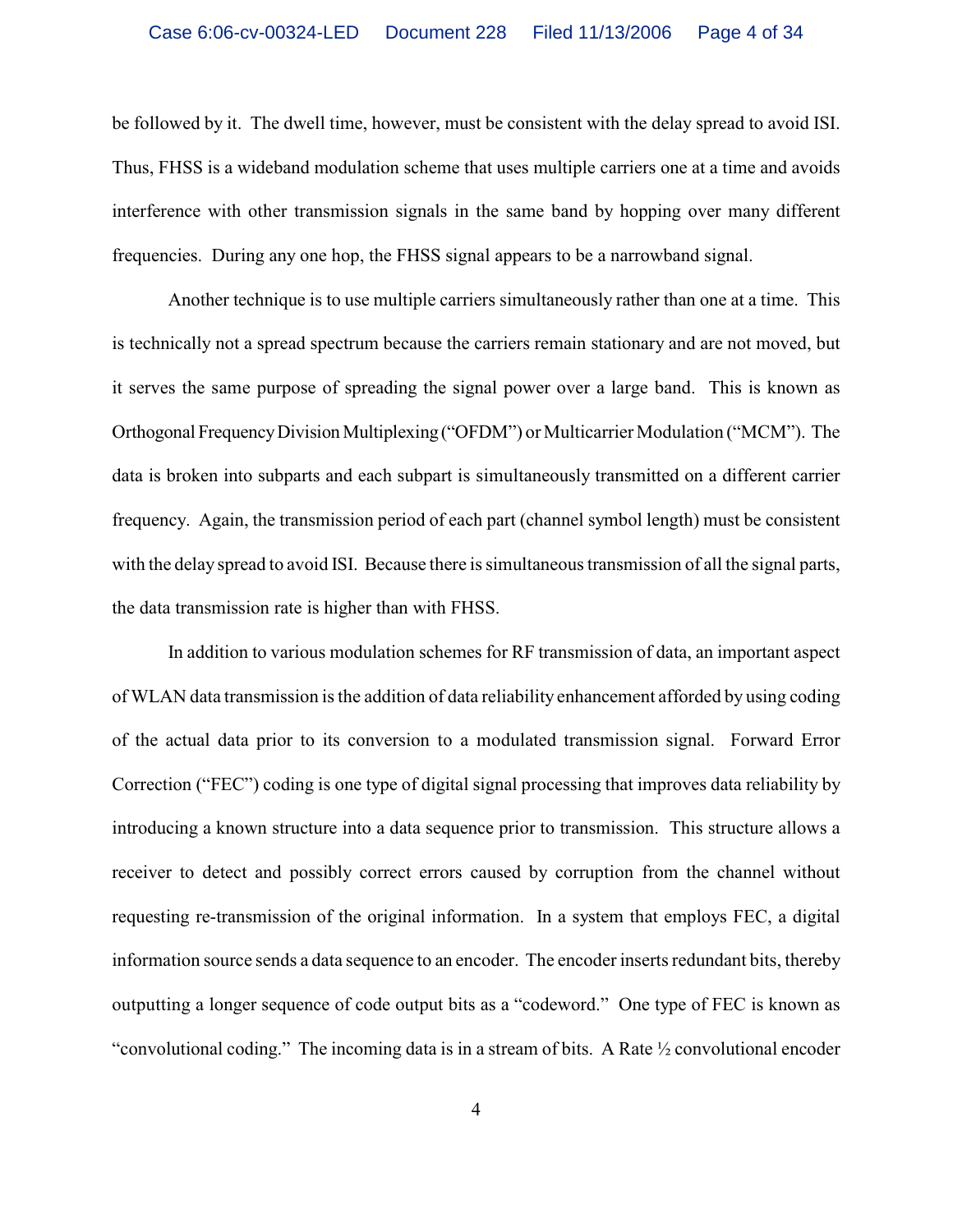provides two data "di-bits" for every input bit.

Additional protection to data corruption due to adjacent burst errors is data "interleaving," which spreads data over a variable period of time. With data interleaving, data is transmitted by spacing the content of consecutive data packets. Interleaving is used in conjunction with FEC. Burst errors are distributed over many data packets and the FEC has fewer errors to correct in each packet. Data interleaving works by shuffling the data.

# **INVALIDITY: ANTICIPATION**

# **Applicable Law**

A patent is entitled to a presumption of validity, and an accused infringer must prove

invalidity by clear and convincing evidence. *Metabolite Labs., Inc. v. Lab. Corp.*, 370 F.3d 1354,

1365 (Fed. Cir. 2004).

A person shall be entitled to a patent unless–

(a) the invention was known or used by others in this country . . . before the invention thereof by the applicant for patent, or

(b) the invention was . . . in public use or on sale in this country, more than one year prior to the date of the application for patent in the United States, or

. . . .

 $(g) \ldots (2)$  before such person's invention thereof, the invention was made in this country by another inventor who had not abandoned, suppressed, or concealed it. In determining priority of invention under this subsection, there shall be considered not only the respective dates of conception and reduction to practice of the invention, but also the reasonable diligence of one who was first to conceive and last to reduce to practice, from a time prior to conception by the other.

35 U.S.C. § 102. To invalidate patent claims based on prior art, the challenger to the patent must

show by clear and convincing evidence that the earlier invention is prior art under section 102 and

the earlier invention includes all elements of the claims at issue. *Metabolite Labs.*, 370 F.3d at 1365,

1367; *Netscape Commc'ns Corp. v. Konrad*, 295 F.3d 1315, 1320 (Fed. Cir. 2002). For prior art to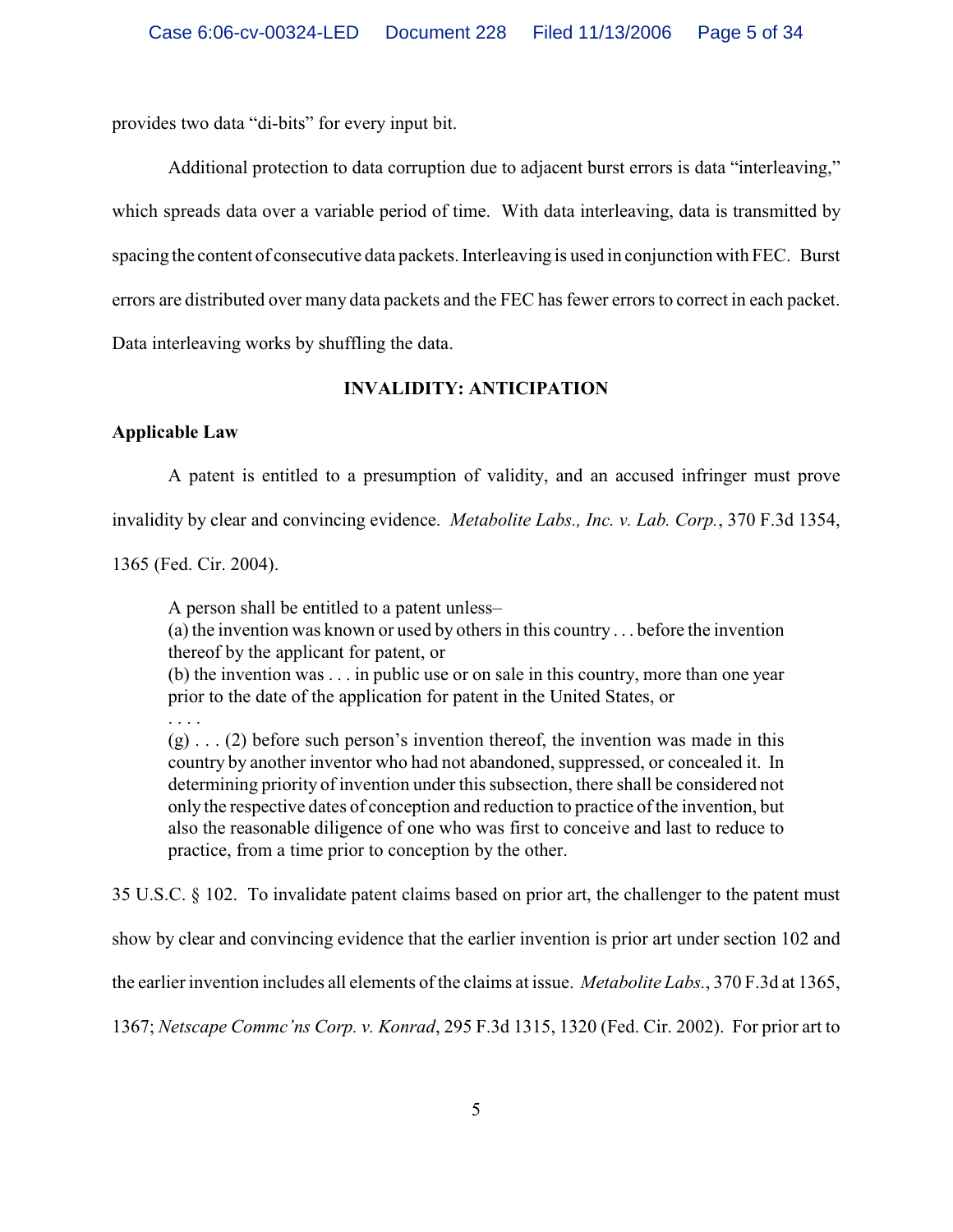anticipate a patent under section 102(a), the knowledge must be publicly known and sufficient to enable one of ordinary skill in the art to practice the invention. *Minnesota Mining & Mfg. Co. v. Chemque, Inc.*, 303 F.3d 1294, 1301 (Fed. Cir. 2002). For prior art to anticipate because it was used, the use must be accessible to the public. *Id.*

To be invalid under section  $102(g)$ , another must have actually reduced the invention to practice or constructively reduced the invention to practice by filing a patent application. *In re Katz*, 687 F.2d 450, 454 (C.C.P.A. 1982). Reduction to practice requires that the invention be sufficiently tested to show that it will work for its intended purpose. *Kimberly-Clark Corp. v. Johnson & Johnson*, 745 F.2d 1437, 1445 (Fed. Cir. 1984). "'When the invention has not quite passed beyond experiment and has not quite attained certainty and has fallen short of demonstrating the capacity of the invention to produce the desired result, the invention itself is still inchoate.'" *Id.* (quoting 1 *Deller's Walker on Patents,* § 46 at 202 (2d ed. 1964)). Whether a prior art reference anticipates a patent is a factual determination that is reviewed for substantial evidence. *Metabolite Labs.*, 370 F.3d at 1359.

"To anticipate, every element and limitation of the claimed invention must be found in a single prior art reference, arranged as in the claim." *Brown v. 3M*, 265 F.3d 1349, 1351 (Fed. Cir. 2001); *see Karsten Mfg. Corp. v. Cleveland Golf Co.*, 242 F.3d 1376, 1383 (Fed. Cir. 2001). Anticipation is a question of fact. *Apple Computer, Inc. v. Articulate Sys., Inc*., 234 F.3d 14, 20 (Fed. Cir. 2000). By statute, a patent is presumed to be valid. 35 U.S.C. § 282.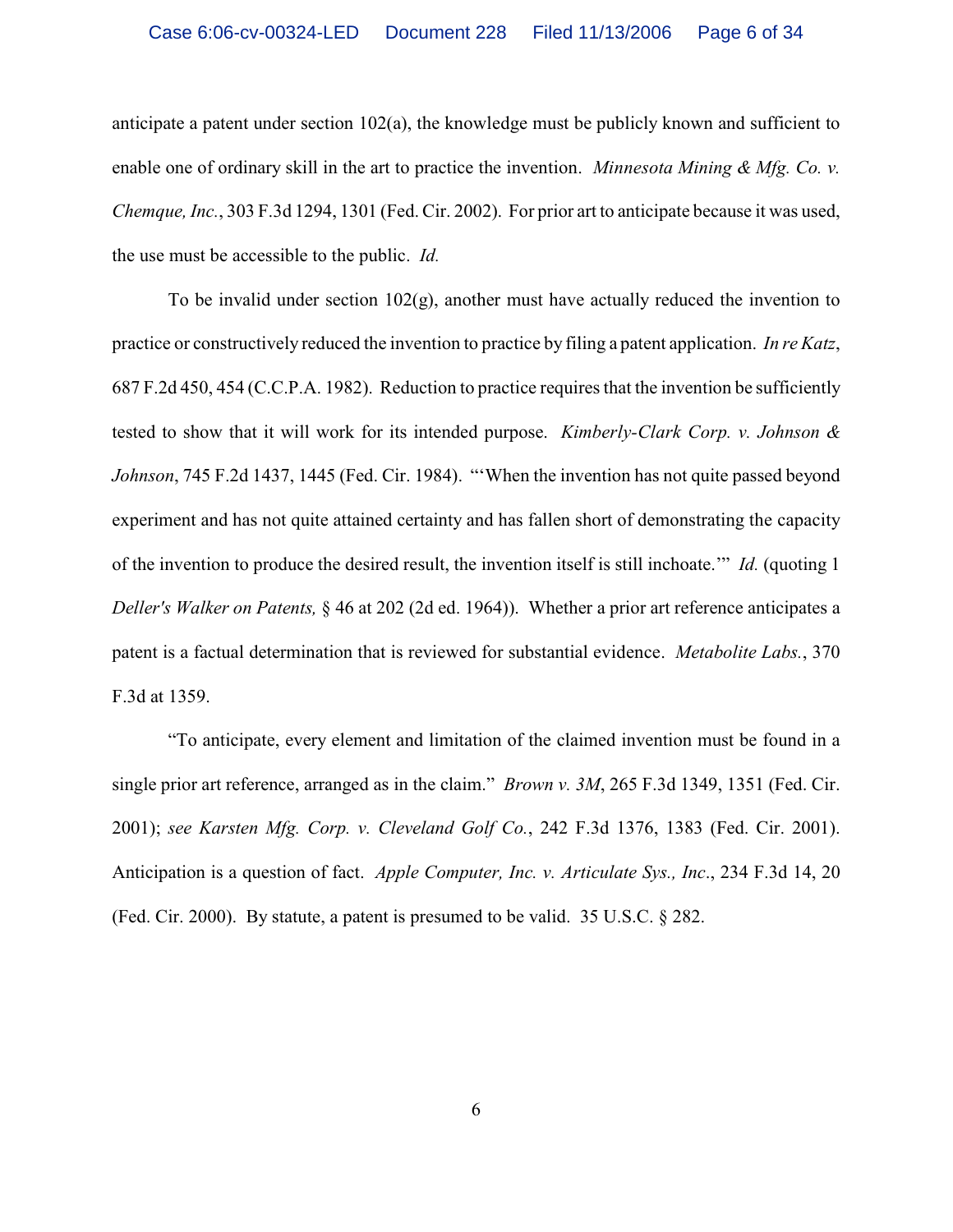### **Analysis**

## 1. Wilkinson Publication

## *A. Incorporation of Bingham*

Buffalo's expert, Bagby, concludes in his report that Wilkinson and Bingham anticipate claims 10-16, 26-32, 56-60, and 68-72. This conclusion depends on the assumption that Wilkinson incorporates the Bingham publication by reference. Thus, the Court must first determine whether and to what extent Wilkinson incorporates Bingham. This is a question of law. *Advanced Display Sys., Inc. v. Kent State Univ.*, 121 F.3d 1272, 1283 (Fed. Cir. 2000).

Proper incorporation by reference requires citing material in such "a manner that makes clear that the material is effectively part of the host document as if it were explicitly contained therein." *Id.* at 1282. The host document, Wilkinson, must identify with particularity what specific material from the reference document, Bingham, it incorporates and clearly indicate where that material is found in Bingham. *See id*.

The Wilkinson publication references the Bingham publication in a footnote. *See* Wilkinson at 6/4, n.7. Wilkinson gives no specific discussion of Bingham's contents. Wilkinson merely cites to Bingham to identify possible techniques for achieving increased information rates in the context of using parallel carrier frequencies simultaneously rather than hopping between parallel frequencies. The specific reference in Wilkinson is a general statement in regard to OFDM.

Bingham is directed to MCM, which has also been called OFDM. This is illustrated in Fig. 1 of Bingham as a "Basic Multicarrier Transmitter." Bingham states that his article includes nine different sections of discussion relating to MCM. In one section, Bingham discusses early MCM and conventional FDM technology using filters to produce the modulation carriers for transmission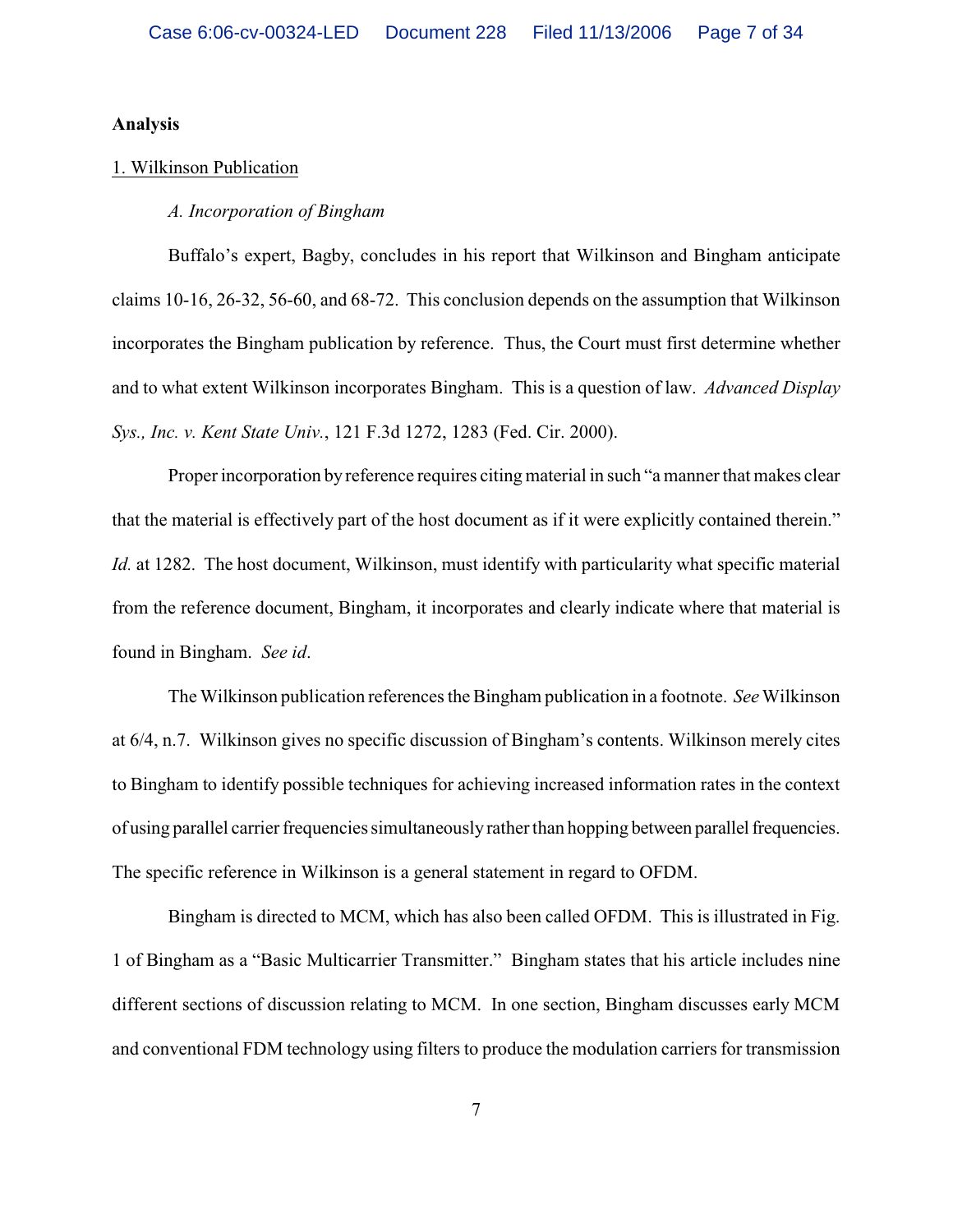of sub-bands of a multicarrier system as shown. *See* Bingham at 5 & Fig. 2. In a later section, Bingham discusses the use of Inverse FFT as an equivalent to the use of filters in producing modulation carriers for the sub-bands of a multicarrier system. *See* Bingham at 8.

There is no particular identification in Wilkinson as to the aspect of Bingham that is being referenced as COFDM. The cite in Wilkinson to Bingham is such that it is merely an invitation to the reader to learn more about MCM techniques for obtaining increased information rates. Therefore, the Wilkinson publication does not meet the legal standard for incorporation by reference as to the Bingham publication.

### *B. Anticipation by Wilkinson*

In opposition to CSIRO's motion for summary judgment that the claims of the '069 patent are not invalid, Buffalo submits the Declaration of David Bagby, which contains an anticipation analysis for Wilkinson that relies upon the Bagby Report. The Bagby Report opines that Wilkinson has each of the limitations of each of the claims 10-16, 26-32, 42-48, 56-60, and 68-72. According to the Bagby Report, the modulation means limitation in Wilkinson is provided by virtue of its citation to Bingham. However, since Bingham is not part of the Wilkinson disclosure, the Bagby Report's finding that the modulation meansis present in Wilkinson is without basis. Consequently, Buffalo's evidence of anticipation based on Wilkinson is insufficient.

Even if Wilkinson had incorporated Bingham, the Bagby Report provides only conclusory assertions as evidence. For example, as to claim 10, the Bagby Report gives a graphical representation of the limitations of claim 10, which depicts the modulation means as 10(i) in Fig. 7. In regard to the modulation means, the BagbyReport only characterizesthe function as "multiple sub-channel modulation" and adds "which is simply OFDM with the symbol length chosen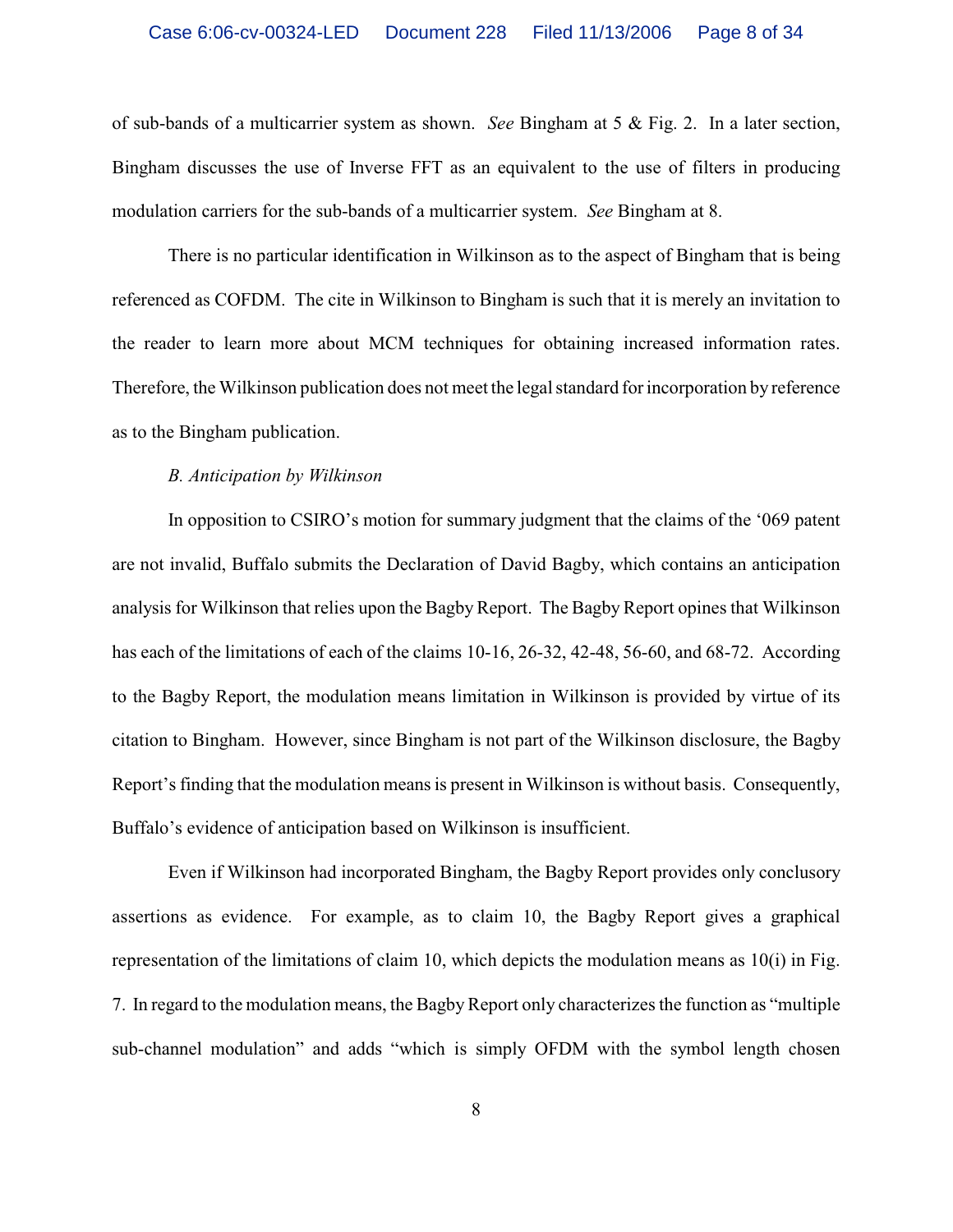appropriately for the amount of delay spread expected within the anticipated usage environment." *See*Bagby Report at 24-25. While this may be an acceptable paraphrasing of the claim language that specifies the function of the modulation means, the Bagby Report only provides the conclusion that "Wilkinson discloses this modulation." Nowhere does the Bagby Report identify where "this modulation" is disclosed in Bingham or explain the basis for that conclusion.

Later at page 58, the Bagby Report again makes the conclusory statement that "Wilkinson and Bingham discloses the use of COFDM which is an ensemble modulation technique." A reference is made to section 4.2.5 of the Bagby Report, which merely states, "Among the modulation techniques discussed, Wilkinson described ways to 'combat severe multi-path' with the use of OFDM to 'achieve increased information rates' in the presence of 'delay spread in the environment' for 'indoor radio propagation.'" Again, there is no identification as to where this is disclosed in Wilkinson or any explanation as to the basis for that conclusion.

Moreover, the paraphrasing in the Bagby Report does not fully meet the claim limitation, as construed, which requires the IFFT-based modulator 47 or an equivalent thereof. Absent is any analysis identifying anything in particular in Wilkinson or Bingham as an IFFT-based modulator. The Bagby Report does offer that "OFDM inherently discloses the use of IFFT/FFT algorithms." But, again, only a conclusory statement is made and absent in the Bagby Report is any explanation for it other than reference to unidentified systems that Dr. Bagby says, "I have seen" and an assertion that one skilled in the art would have known that economically viable implementations of OFDM would have utilized digital logic to perform IFFT/FFT algorithm calculations. Thus, the Bagby Report finds inherent disclosure of an IFFT-based modulator based only upon the mere mention of OFDM and the opinion that the knowledge of one skilled in the art is that OFDM can be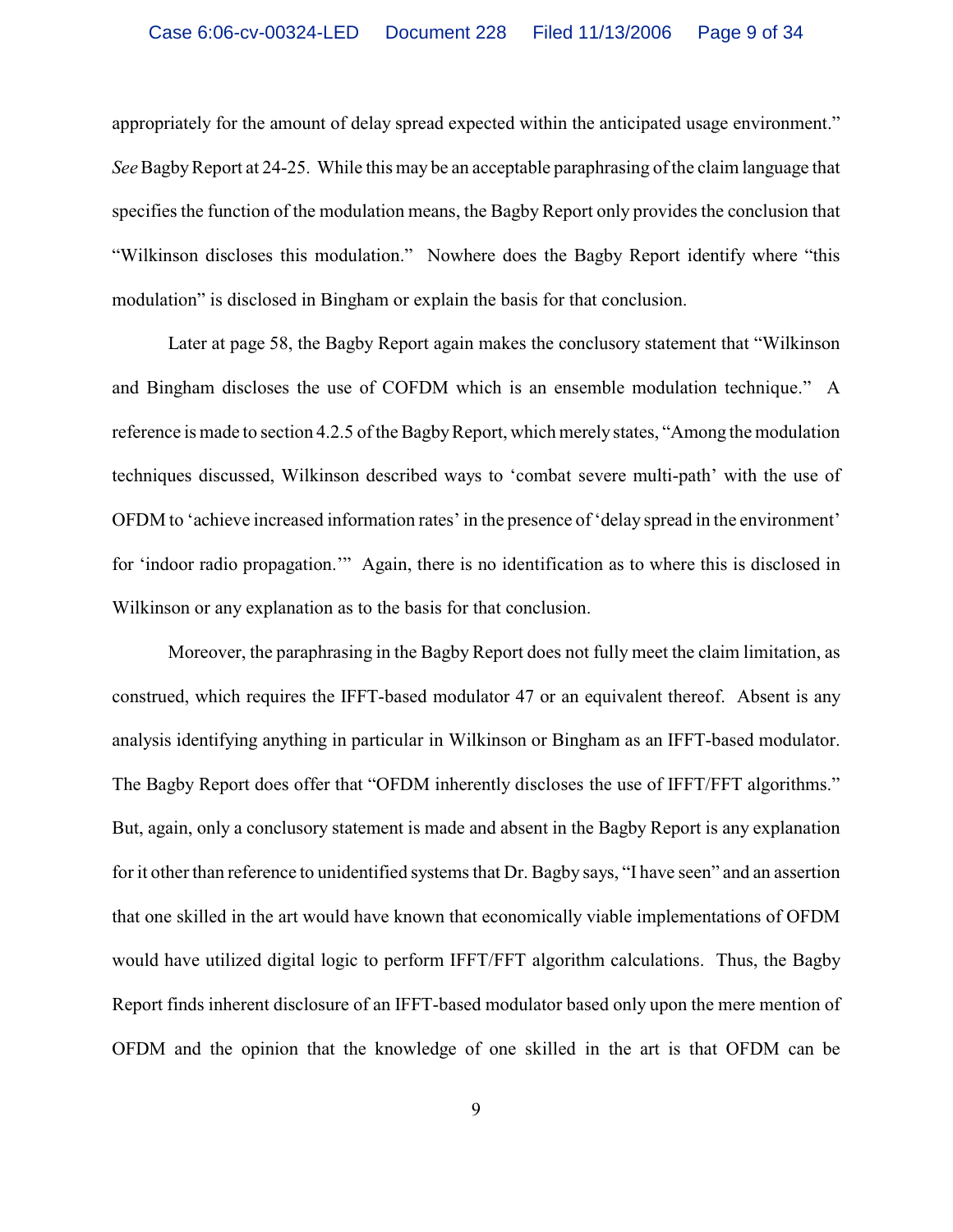implemented using IFFT digital logic. However, the knowledge of those of ordinary skill in the art does not necessarily equate to inherency. *Atlas Powder Co. v. Ireco, Inc.*, 190 F.3d 1342, 1347 (Fed. Cir. 1999). Furthermore, the Bagby Report does not account for Bingham's characterization of an MCM (i.e., OFDM) modem implemented using filters rather than digital logic performing IFFT calculations. Thus, the Bagby Report does not show that a person of ordinary skill in the art following Wilkinson and Bingham would necessarily implement OFDM using digital logic performing IFFT calculations. Inherency cannot be established by probabilities or possibilities. The possibility of implementing OFDM using digital logic performing IFFT calculations is not legally sufficient to show anticipation. *Mehl/Biophile Int'l Corp. v. Milgraum*, 192 F.3d 1362, 1365 (Fed. Cir. 1999).

In any event, the Bagby Report provides no detailed analysis as to the presence of an identical functional, structural identity, or structural equivalency in Wilkinson for the modulation means, even with Bingham included. Buffalo is required to designate specific facts showing that there is a genuine issue for trial. Specifically, Buffalo has the burden of demonstrating that there are genuine issues as to whether Wilkinson discloses a device that performs the identical function of the modulation means using structure that is the same as or equivalent to the IFFT-based modulator 47.<sup>1</sup> Particularly in view of the clear and convincing evidentiary standard that is to be applied, such generalized testimony and unsupported conclusions on the ultimate issue as to the presence of a claim limitation in a prior art disclosure will not suffice to raise a genuine issue of material fact.

 $<sup>1</sup>$  The Bagby Report provides similar conclusory statements in regard to the presence of the data reliability</sup> enhancement means, and the interleaving means.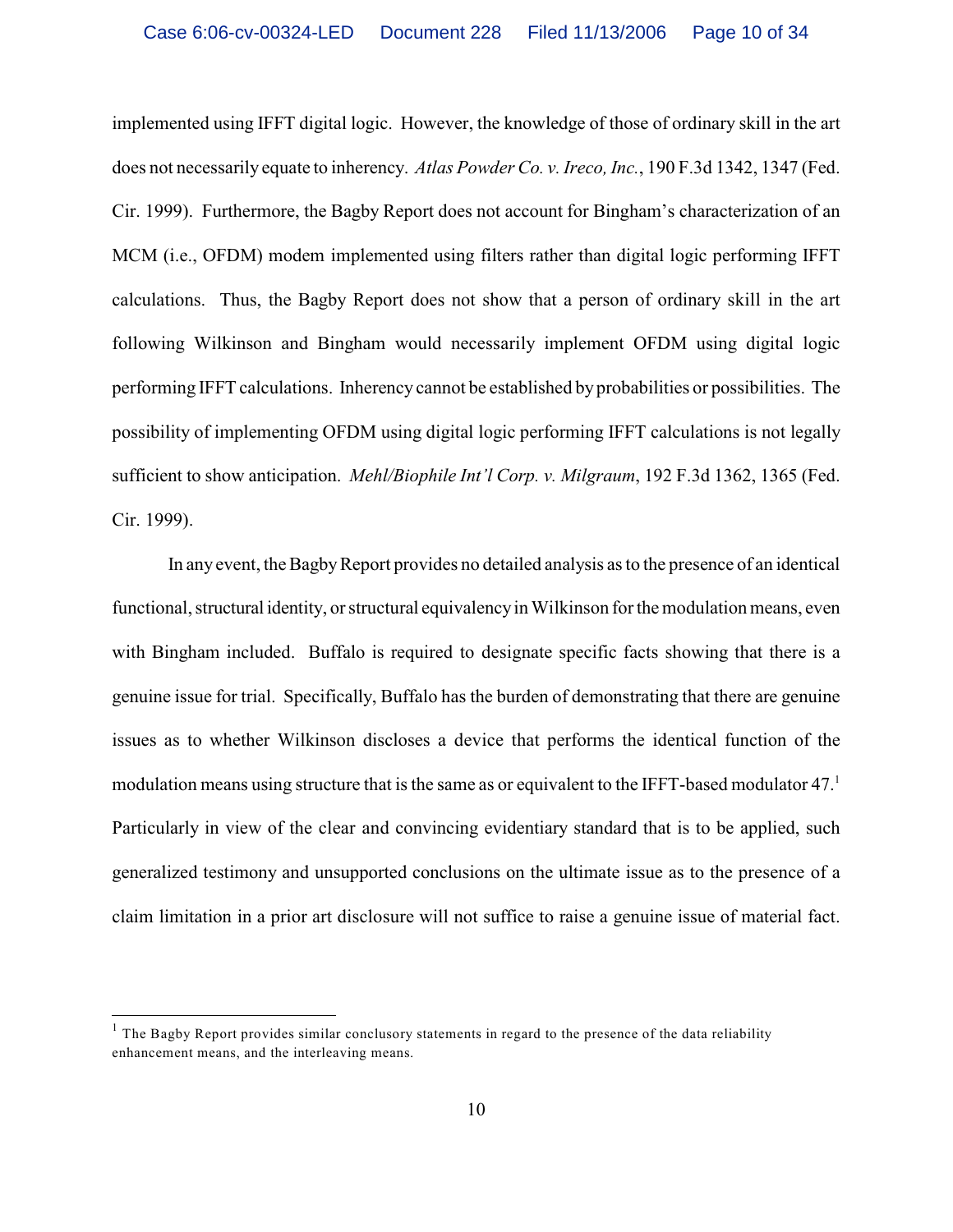*Arthur A. Collins Inc. v. N. Telecom Ltd.*, 216 F.3d 1042, 1046-48 (Fed. Cir. 2000).<sup>2</sup>

In support of its motion for summary judgment that the claims of the '069 patent are not invalid, CSIRO submitted the declaration of Dr. Peter Monsen (Docket No. 125). At pages 25-30, Dr. Monsen provides a prior art summary. In the summary, there is admission that Wilkinson contains the limitations in claims 10, 26, 42, 56 and 68 other than the modulation means, the data reliability enhancement means, and the interleaving means.<sup>3</sup>

Turning to a comparison of these claim limitations with Wilkinson, the function of the modulation means is "modulating input data of said input data channel into a plurality of subchannels comprised of a sequence of data symbols such that the period of a sub-channel symbol is longer than a predetermined period representative of the time delay of significant ones of non-direct transmission paths." Wilkinson discloses the use of FHSS and OFDM for modulation to address time dispersion in a multi-path indoor radio propagation channel that leads to ISI. Wilkinson at 6/1. Both techniques involve the use of multiple carrier frequencies. The FHSS approach decreases interference with other transmission sources at the same frequency by switching transmission between multiple adjacent carrier frequencies such that the multiple carriers are used one at a time. The OFDM multi-tone approach also decreases interference by transmitting data on multiple adjacent carrier frequencies rather than on a single frequency.<sup>4</sup> As in conventional radio transmission at a single frequency, OFDM has symbol durations that are long relative to the multi-path dispersion

<sup>&</sup>lt;sup>2</sup> Buffalo agreed at the hearing conducted on August 14, 2006, that the application of a means-plus-function claim limitation for purposes of establishing anticipation is the same as that of establishing literal infringement.

 $3$  Based upon the parties' agreed construction of "transmission signal processing means," method claim 68 includes the same means-plus-function constructions for the modulation means, the data reliability enhancement means, and the interleaving means that obtain for the apparatus claims.

Levesque Declaration (Docket No. 124) at 10. <sup>4</sup>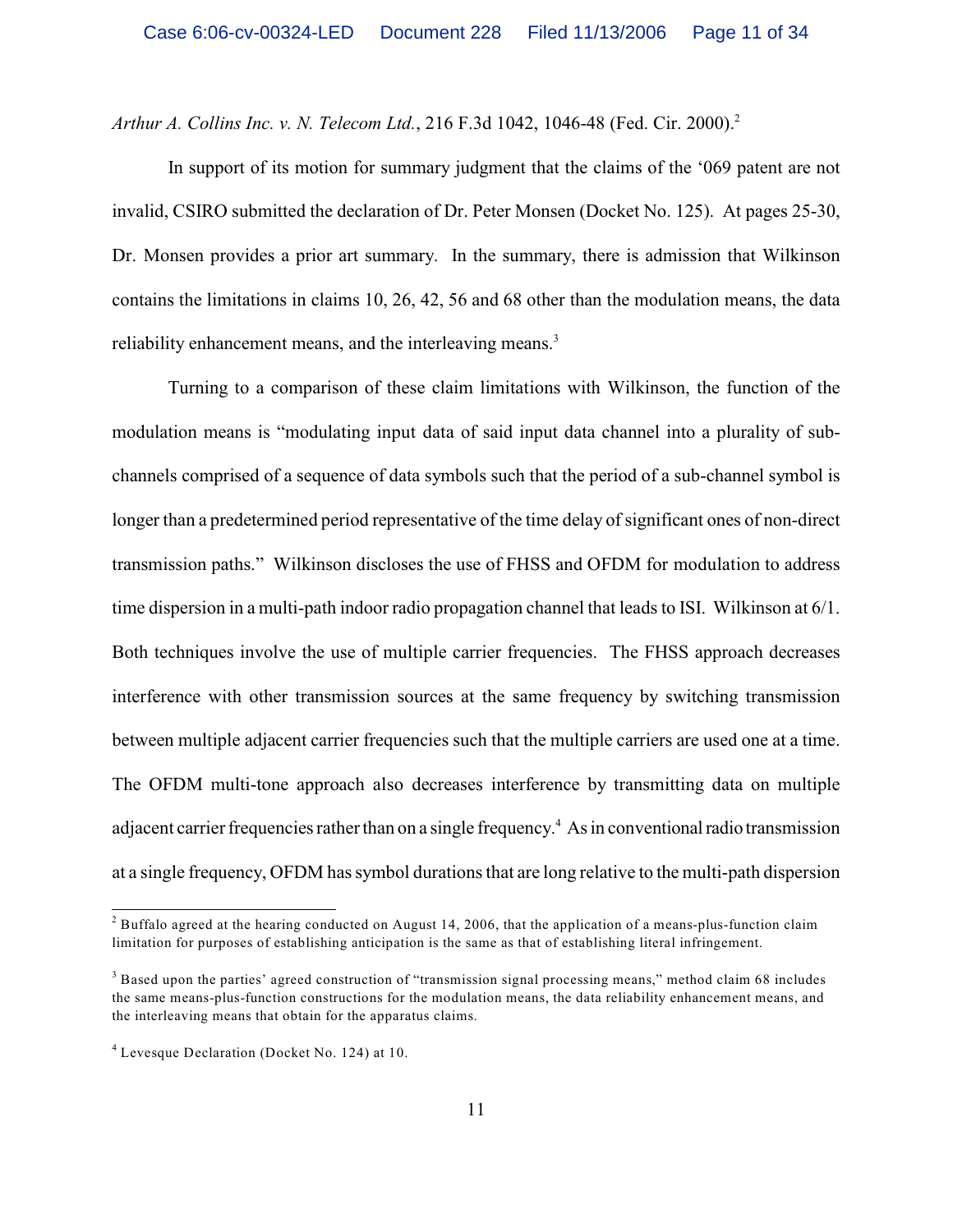time.<sup>5</sup> As explained in Wilkinson, in FHSS, the frequency hop bandwidth is less than the coherence bandwidth in the environment.<sup>6</sup> Thus, the transmitted information on a particular frequency will not be corrupted by ISI. Wilkinson at 6/2. Thus, the channel symbol length in FHSS is chosen to be smaller than the multi-path spread. As further explained in Wilkinson, because FHSS has only a single sub-channel carrier active at any point in time, the information rate is limited; and it is advantageous to use multiple carriers simultaneously (i.e., OFDM) to obtain a higher information data rate. Otherwise, as the information rate is increased, the symbol rate (i.e., frequency hop bandwidth) becomes greater than the coherence bandwidth and ISI is encountered.<sup>7</sup>

Thus, both FHSS and OFDM perform the specified function of the modulation means.<sup>8</sup> However, absent from Wilkinson is any disclosure of a modulator structure. Accordingly, absent from Wilkinson is disclosure of the modulation means limitation of the claims.

FEC is a form of data reliability enhancement ("DRE"). Wilkinson discloses FEC coding. Thus, the function of the DRE means is disclosed in Wilkinson. However, absent from Wilkinson is any disclosure of a structure for performing the function.

Finally, Wilkinson discloses the use of interleaving. Accordingly, the function of the

 $\frac{5}{1}$  *Id.* 

 $6$  This refers to the dwell time on each sub-channel carrier and defines the symbol duration. It must be longer than the multi-path spread (i.e., time delay) of the channel, which defines the coherence bandwidth of the channel.

<sup>&</sup>lt;sup>7</sup> See Monsen Declaration (Docket No. 125) at 22. Monsen's statement that "longer than a predetermined period" does not happen in an FHSS is in the context of a high data rate that results in a short modulation symbol that is vulnerable to multi-path. However, the claims do not specify any information data rate or multi-path dispersion time. *See also*, '069 patent at cols. 8:38-49, 2:6-11. CSIRO's tutorial at 22 indicates that in FHSS, the data rate is limited by the need to keep the symbol period long while carrying only one symbol at a time over the frequency band.

 $8$  It is to be noted that, while FHSS does not use a plurality of carriers simultaneously whereas in OFDM a plurality of carriers simultaneously exist, the claim language does not specify that the sub-channels must exist simultaneously. OFDM is technically not spread spectrum because the sub-carriers remain stationary and are not spread, but it serves the same purpose as FHSS of spreading the signal power over a large band.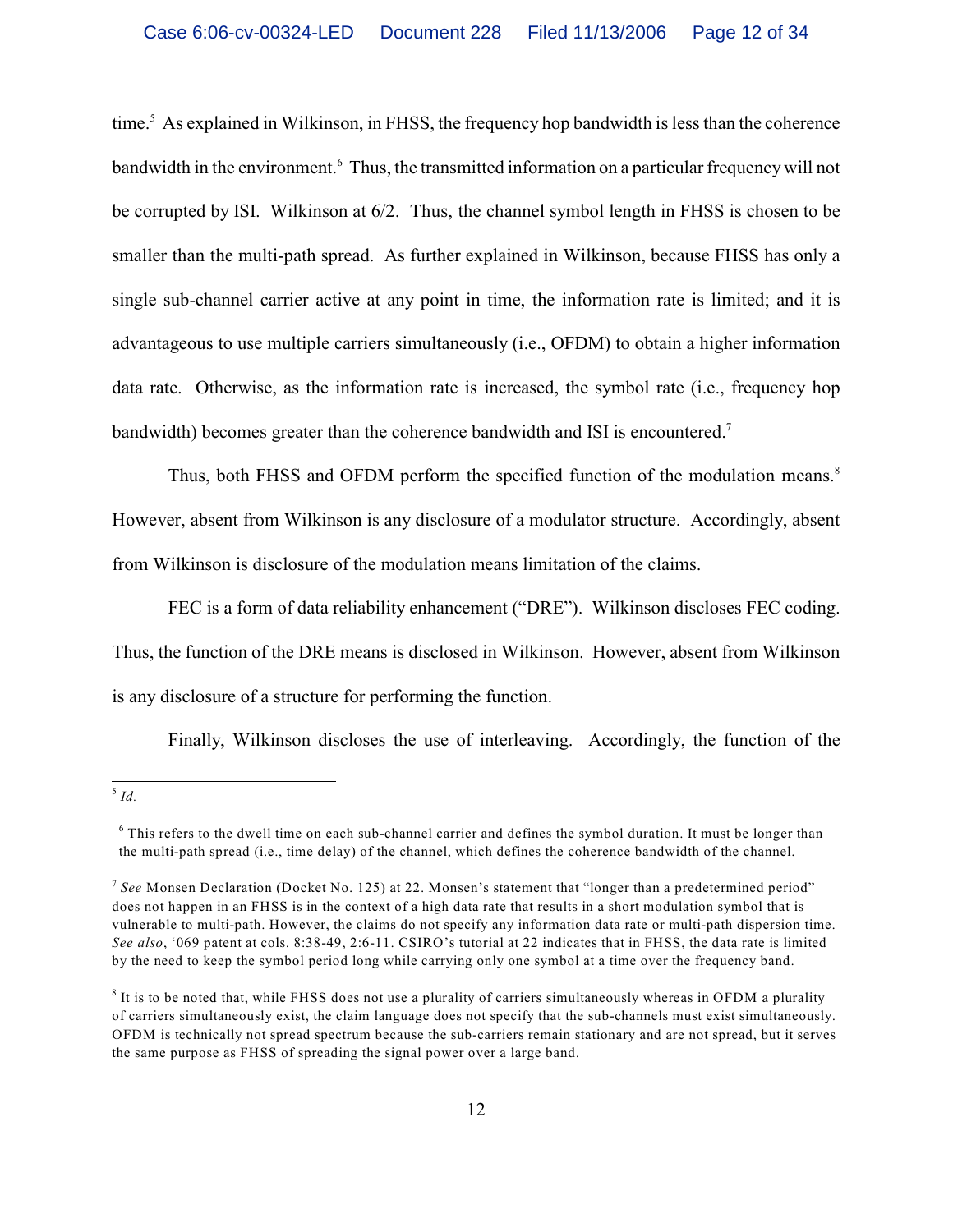## Case 6:06-cv-00324-LED Document 228 Filed 11/13/2006 Page 13 of 34

interleaving means is disclosed in Wilkinson, but absent from Wilkinson is any disclosure of a structure for performing the function.

Absent from Wilkinson are structures which are capable of performing the functions of the recited modulation means, DRE means, and interleaving means.<sup>9</sup> Accordingly, the Court concludes that that Buffalo has failed to demonstrate by clear and convincing evidence that Wilkinson anticipates any of claims 10-16, 26-32, 42-48, 56-60, and 68-72.

### 2. The Rault Publication

CSIRO admits that Rault has the modulation means, DRE means, and interleaving means of the claims. As to independent claims 42, 56 and 68, CSIRO contends that only the limitation "in a confined multipath transmission environment" is absent from Rault.<sup>10</sup> The term has been construed to mean "an indoor environment." CSIRO argues that Rault discloses a transmitter that is for operation in an outdoor environment. Buffalo's position is that "the *techniques* disclosed in Rault necessarily operate in both the indoor and outdoor environment" and that "Rault inherently discloses indoor environments." Buffalo relies upon the Bagby Report. *See* Buffalo's Response (Docket No. 147) at 12-14.

From a review of the prosecution history, the basis for allowance was the limitation to radio

<sup>&</sup>lt;sup>9</sup> There does not appear to be a dispute that Wilkinson discloses the functional combination of FEC, interleaving, and FHSS in a WLAN. The record also contains Saleh (U.S. Patent No. 5,048,057), which similarly discloses an encoder 13 (DRE means), interleaver 16 (interleaving means), and FHSS modulator 21. *See* Monsen Declaration (Docket No. 125) at 27. The '069 patent indicates that OFDM is interchangeable with FHSS in the absence of specified information data rate and transmission path time delay. *See* cols. 2:6-11, 8:38-42. *See also*, Monsen Declaration at 21-22; and Wilkinson at 6/2. A factor that will support a conclusion that the prior art element is a §112, ¶6, equivalent is that a person of ordinary skill in the art would have recognized the interchangeability of the element shown in the prior art for the corresponding structure disclosed in the specification. *See Chiuminatta Concrete Concepts, Inc.v. Cardinal Indus., Inc.*, 145 F.3d 1303, 1309 (Fed. Cir. 1998). However, Buffalo specifically agreed at the hearing that Saleh is not relied upon for anticipation and that an FHSS modulator and an OFDM modulator are not equivalent structures.

<sup>&</sup>lt;sup>10</sup> See Monsen Declaration (Docket No. 125) at 26-30.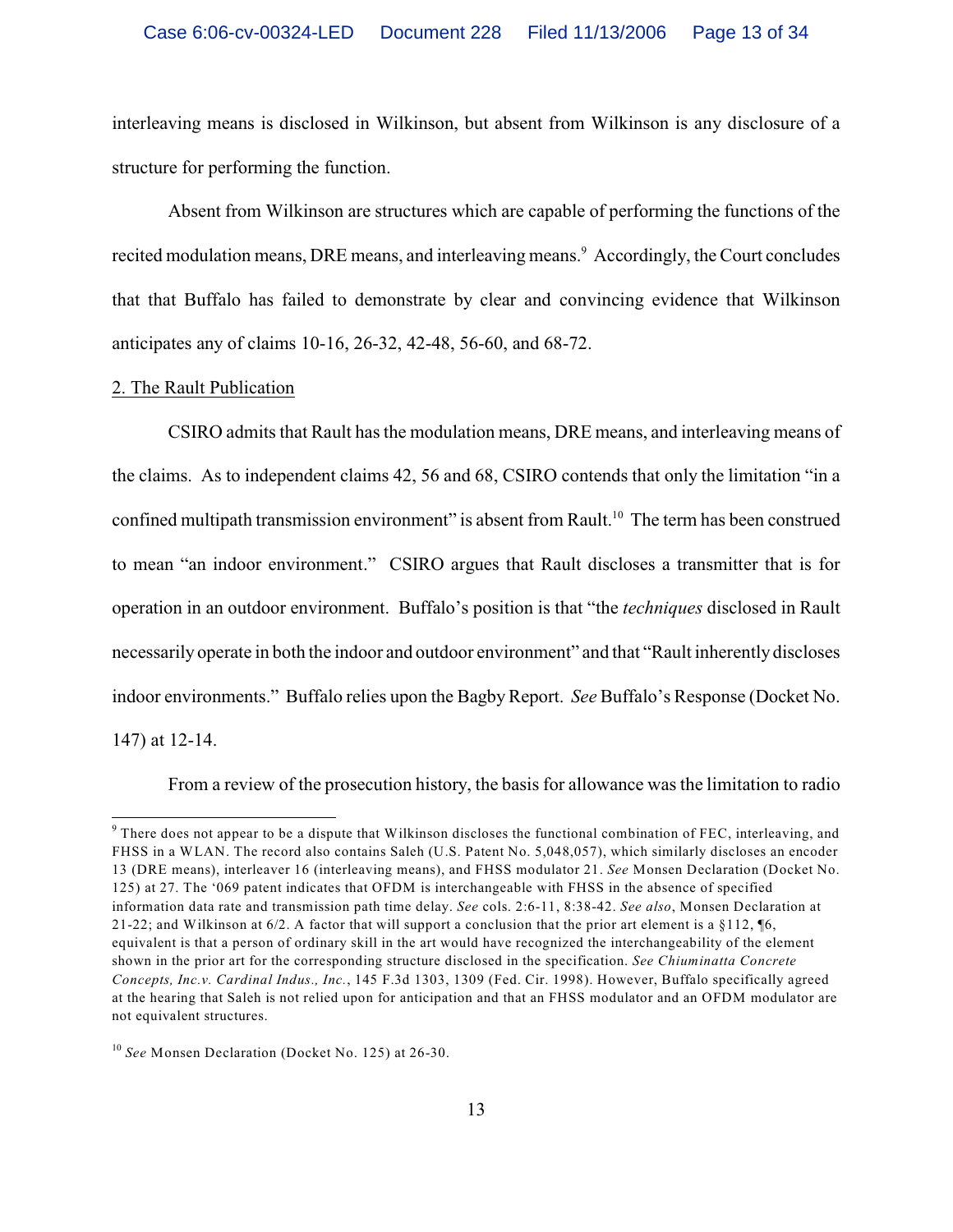transmission operation in an indoor environment. Neither ofthe references, Schuchman et. al. (U.S. Patent No. 5,283,780) and Smith (U.S. Patent No. 4,630,314), described radio transmissions in an indoor environment.<sup>11</sup>

The Declaration of David Bagby submitted in opposition to CSIRO's motion for summary judgment relies upon the Bagby Report, which provides a conclusory overview analysis of the Rault publication and offers only conclusions in regard to anticipation by Rault. *See* Bagby Report at 47- 53. The Bagby Declaration in paragraph 16 merely observes that multipath is an inherent aspect of radio signal propagation for both indoor and outdoor environments; and it cites to disclosures in Rault that concern only an outdoor environment. In fact, the basis for Buffalo's argument that an indoor environment is inherently disclosed in Rault rests solely on the fact that multi-path dispersion occurs both indoors and outdoors.

First, the conclusory statements of the Bagby Declaration and the Bagby Report will not suffice to raise a genuine issue of material fact. Second, nowhere does Buffalo identify where there is an express disclosure in Rault of apparatus that is operable indoors. The inherency argument also fails. There is no evidence in the record that a person of ordinary skill in the art following Rault would necessarily implement apparatus for operation in an indoor environment. Inherency cannot be established by probabilities or possibilities. The possibility of implementing Rault for operation indoors is not legally sufficient to show anticipation.

Accordingly, the Court concludes that Buffalo has failed to demonstrate by clear and convincing evidence that Rault anticipates any of claims at issue.

 $11$  Both Smith and Schuchman were characterized as not disclosing a sub-channel period longer than a multi-path time delay. *See* Amendment of Feb. 7, 1995, at 27. However, the '780 Schuchman discusses environmental delay spread (col. 3:12-30) and the use of frequency hopping at a period longer than the delay spread (col. 4:30-33).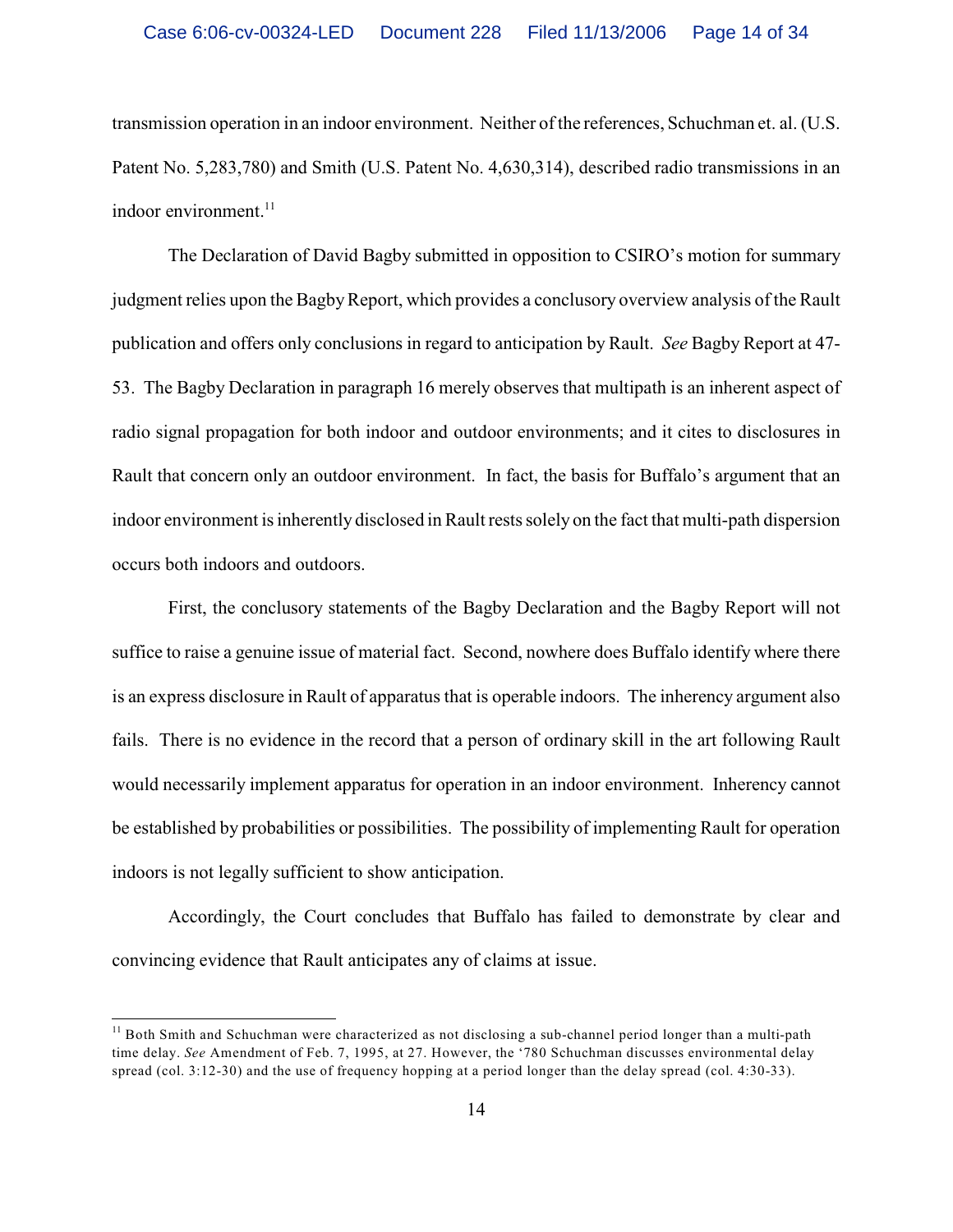## **INVALIDITY: OBVIOUSNESS**

## **Applicable Law**

A claimed invention is unpatentable if the differences between it and the prior art "are such that the subject matter as a whole would have been obvious at the time the invention was made to a person having ordinary skill in the art." 35 U.S.C. § 103(a); *see Graham v. John Deere Co.*, 383 U.S. 1, 14 (1966). The ultimate determination of whether an invention is or is not obvious is a legal conclusion based on underlying factual inquiries including:  $(1)$  the scope and content of the prior art; (2) the level of ordinary skill in the prior art; (3) the differences between the claimed invention and the prior art; and (4) objective evidence of nonobviousness. *See Graham*, 383 U.S. at 17-18. An essential evidentiary component of an obviousness showing is a teaching or suggestion or motivation to combine the references. Moreover, the obviousness of a patent claim must be established by clear and convincing evidence. *C.R. Bard, Inc. v. M3 Sys., Inc.*, 157 F.3d 1340, 1351 (Fed. Cir. 1998). **Analysis**

Buffalo relies upon the BagbyDeclaration, which references the Bagby Report, in opposition to CSIRO's motion that the claims of the '069 patent are not invalid for obviousness. The Bagby Report advances several different combinations of prior art references in support of a conclusion that the claims of the '069 patent would have been obvious. These combinations include: Fattouche and Rault; Fattouche and Cimini; Budin and Rault; and Wilkinson or Fattouche in combination with any of Cimini, Rault, Budin and/or Saleh. *See* Bagby Report at 94-100.

### 1. Fattouche and Rault

The Bagby Report gives only conclusions that Fattouche and Rault disclose all of the elements of each of the claims and that all of the claims are obvious. Bagby Report at 94-96. There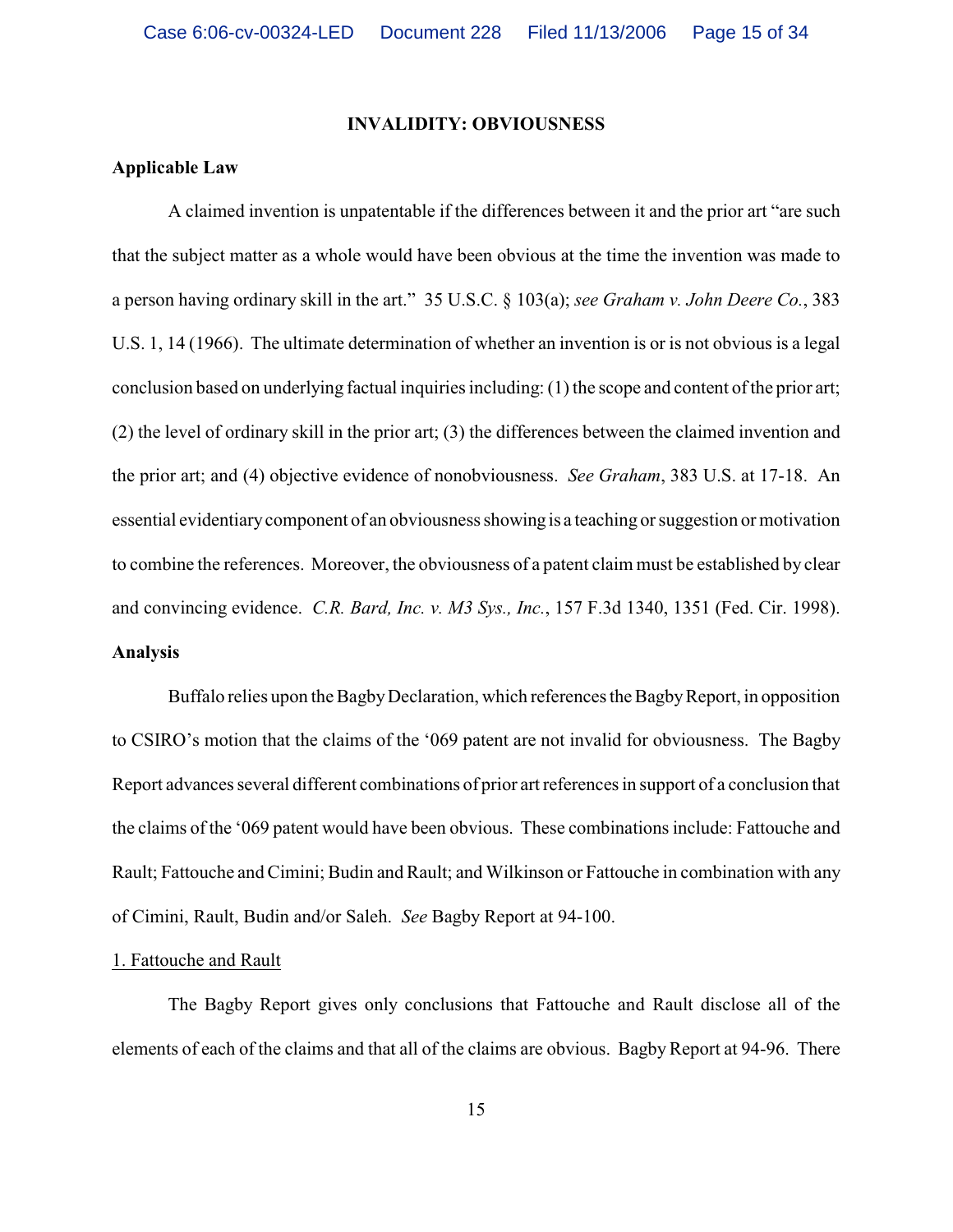is no delineation as to what elements of the claims are absent from any particular one of the references that are supplied by the other reference in the combination of Fattouche and Rault.

The Monsen Declaration states that Fattouche does not disclose the DRE means. Monsen Declaration at 14. The Bagby Declaration agrees. Bagby Declaration at 4, ¶13. As previously discussed, CSIRO admits that Rault has the modulation means, DRE means, and interleaving means of the claims. But, the limitation "in a confined multipath transmission environment" is not met by Rault. CSIRO admits that Fattouche does disclose a system for use indoors.

#### 2. Fattouche and Cimini

Turning to the combination of Fattouche and Cimini, the analysis advanced by Buffalo with regard to that combination is no more exhaustive than was provided for Fattouche and Rault. Again, Buffalo relies upon the Bagby Declaration, which references the Bagby Report. The Bagby Report gives only the same conclusions that Fattouche and Cimini together disclose all of the elements of each of the claims and that all of the claims are obvious. Bagby Report at 96-98. Once again, there is no delineation as to what elements of the claims are absent from any particular one of the references that are supplied by the other reference in the combination of Fattouche and Cimini.

In regard to Cimini, the Monsen Declaration states that Cimini does not include interleaving. The Bagby Declaration does not discuss Cimini, but the Bagby Report indicates agreement that Cimini does not include an interleaver means (e.g., element 10[k]). *See* Bagby Report at 90. The Bagby Report only indicates that Fattouche shows an interleaver as part of a prior art arrangement. *See* Bagby Report at 11. The Bagby Declaration at page 4, paragraph 12, appears to attempt to dispute the Monsen Declaration. But, the declaration is only that Fattouche discloses that the use of interleaving is common in the prior art to Fattouche. CSIRO admits that Cimini has the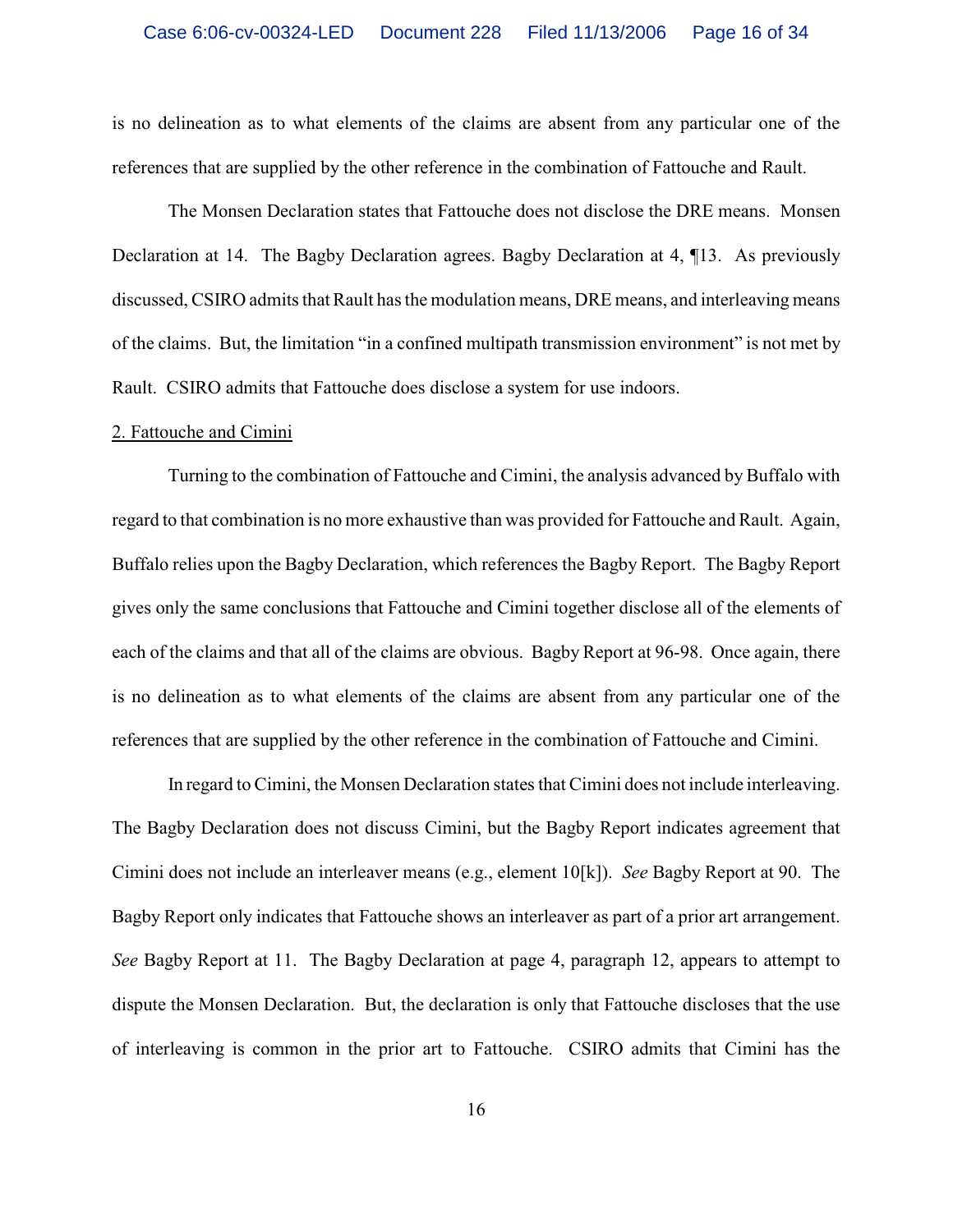modulation means and DRE means; but, CSIRO contends that the limitation "in a confined multipath transmission environment" is not met by Cimini. CSIRO, as stated above, admits that Fattouche does disclose a system for use indoors.

## 3. Budin and Rault

The evidence submitted by Buffalo based on the combination of Budin and Rault mirrors that of the combination of Fattouche and Rault. But, whereas Fattouche expressly disclosed use of OFDM to implement wideband modulation, Budin uses Direct Sequence Spread Spectrum ("DSSS"). Once again, Buffalo relies upon the Bagby Report, which merely gives conclusions that Budin and Rault together disclose all of the elements of each of the claims and that all of the claims are obvious without specifying what elements of the claims are absent from any particular one of the references that are supplied by the other reference in the combination. *See* Bagby Report at 98-100. 4. Wilkinson or Fattouche in combination with any of Cimini, Rault, Budin and/or Saleh

The analysis of the combination of Wilkinson or Fattouche and any of Cimini, Rault, Budin and/or Saleh is even more cursory. *See* Bagby Report at 100.<sup>12</sup> In support of a motivation for one skilled in the art to combine the various combinations of references, Buffalo relies upon the Bagby Declaration and the Bagby Report. In the Bagby Declaration, the evidence of motivation is that of a common desire of the references to deal with multipath propagation effects. In addition, there is only the reliance on the Bagby Report that it would be natural for one skilled in the art to combine the references because IEEE publications and United States Patents are primary sources of technical information. *See* BagbyDeclaration at 6-7. There is an important distinction, however, between the

 $12$  As pointed out previously in n.9, CSIRO admits that Saleh has all the claim elements except for the modulation means. Saleh uses FHSS for wideband modulation rather than OFDM. The record is without any obviousness analysis with regard to Saleh as the primary reference.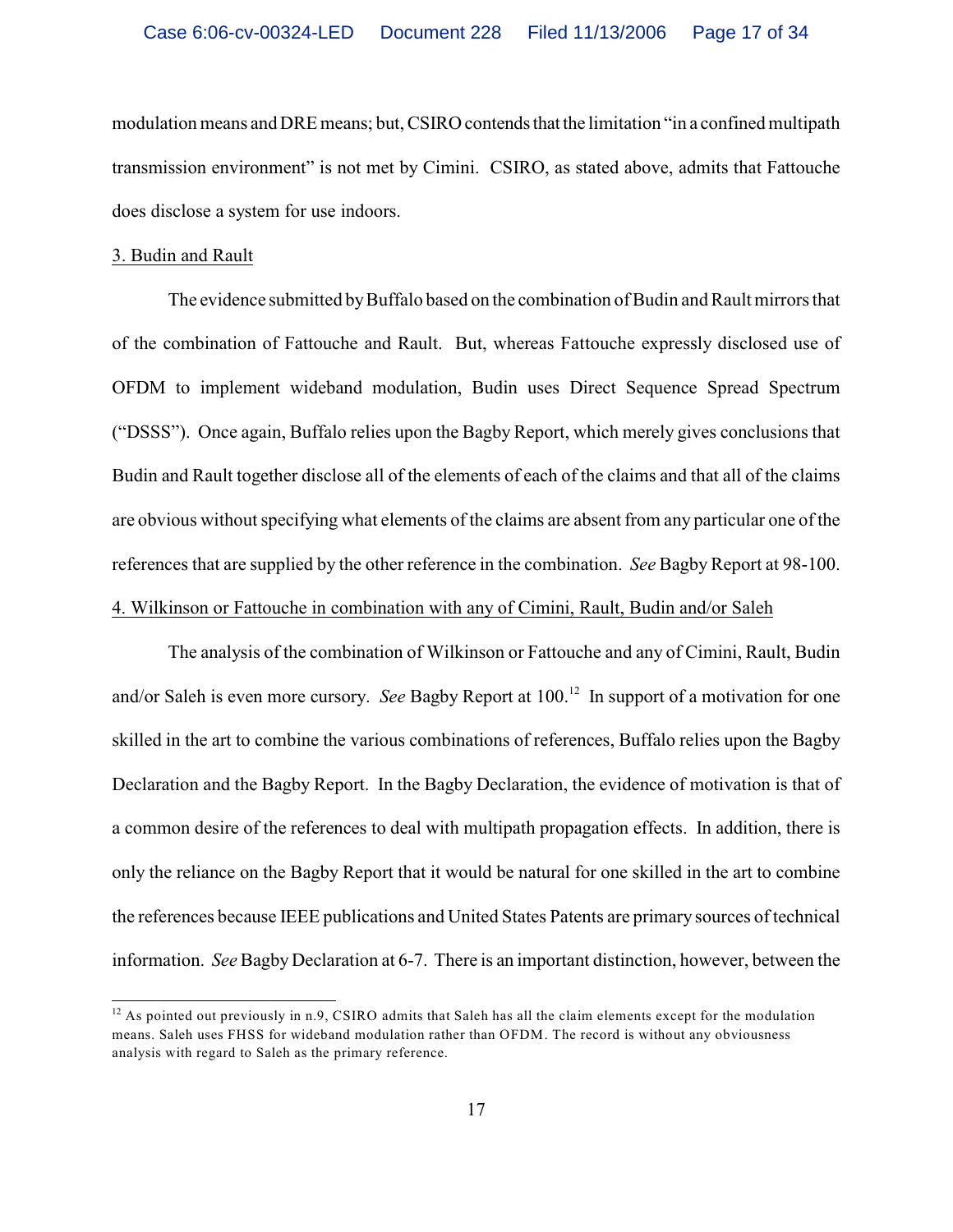general motivation to address a problem and the motivation to create a particular solution to the problem. *Cardiac Pacemakers, Inc. v. St. Jude Med., Inc.*, 381 F.3d 1371, 1377 (Fed. Cir. 2004).

First, the Court concludes that the conclusory statements in the Bagby Declaration and the Bagby Report do not raise a genuine issue of material fact as to any of the factual inquiries specified by *Graham*. Second, Buffalo has not proffered specific evidence as to the source of a teaching, suggestion, or motivation to combine the prior art references. Buffalo has simply stated that multipath is common in indoor and outdoor radio communications and that persons skilled in the art naturally consider patents and IEEE publications in seeking technical information. Absent, however, is identification of any specific evidence in the combinations of references (or anywhere else in the record) that suggests combining them in a manner that results in the claimed subject matter. An identification of similarities between the references and that the references together describe all the limitations of the claims is insufficient to meet the burden of demonstrating obviousness by clear and convincing evidence.<sup>13</sup> Buffalo has not, as a matter of law, carried its burden of making a prima facie case that the claims of the '069 patent are invalid for obviousness based on any combination of the prior art set forth in the Bagby Declaration and Bagby Report.

### **INVALIDITY: WRITTEN DESCRIPTION REQUIREMENT**

As one of its invalidity defenses, Buffalo contends that the asserted claims (10-16, 26-32, 42- 48, 56-60 and 68-72) of the '069 patent are invalid because the specification of the originally-filed application for the '069 patent does not contain a written description of the invention set forth in the

 $13$  Wilkinson would seem to suggest to one skilled in the art that OFDM can be used in substitution for FHSS (i.e., in the arrangement disclosed in Saleh) to obtain increased information rates in a WLAN, but the record does not contain any evidence to that effect.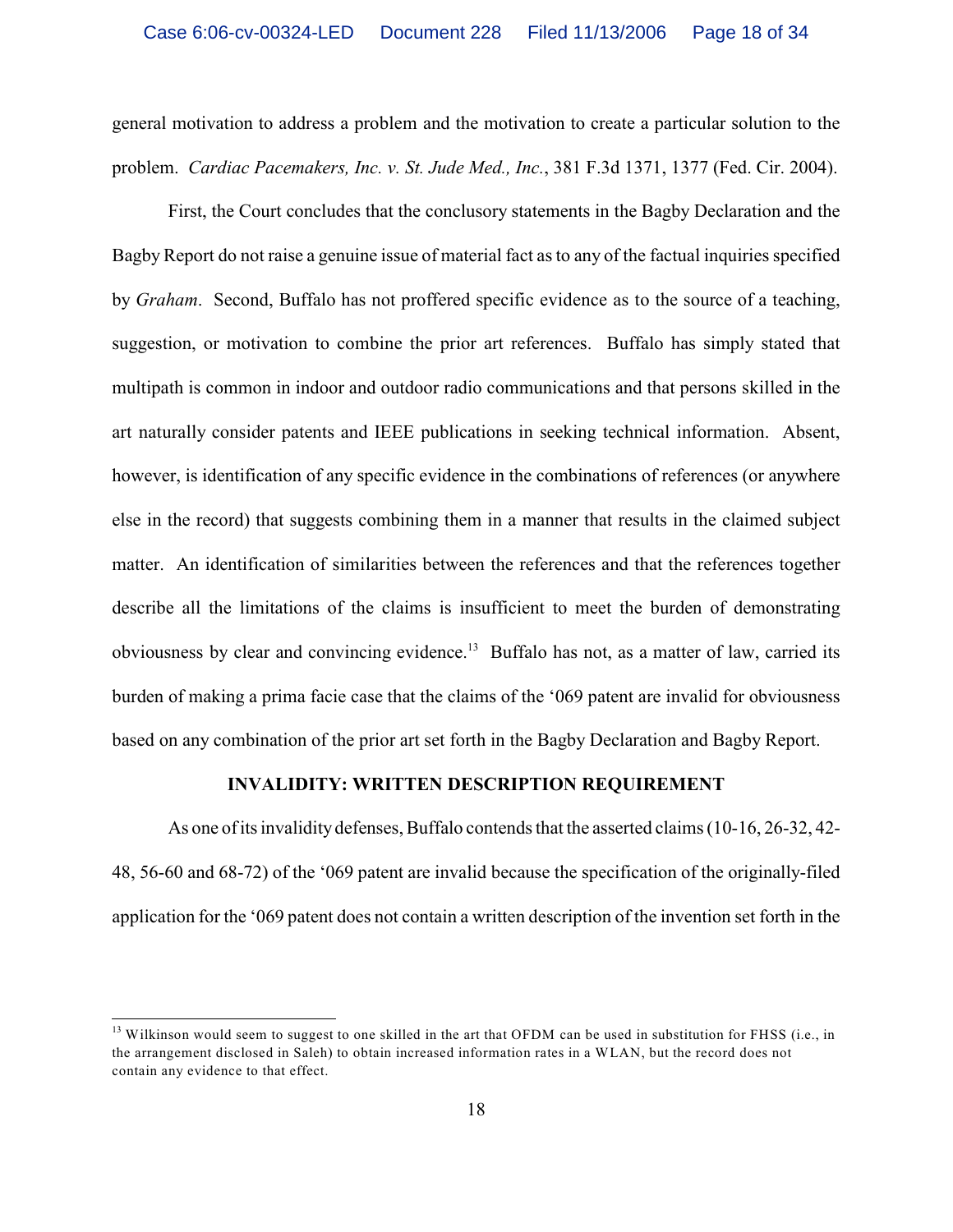asserted claims as required by  $\S112$ ,  $\P1^{14}$  In other words, Buffalo argues the asserted claims are invalid because their scope is unsupported by the written description in the original application. *Cooper Cameron Corp. v. Kvaerner Oilfield Prods., Inc.*, 291 F.3d 1317, 1323 (Fed. Cir. 2002) (a broadly drafted claim must be fully supported by the written description and drawings). Buffalo and CSIRO have both moved for summary judgment on this issue.

## **Applicable Law**

One purpose of the written description requirement is to prevent an applicant from later asserting that he invented that which he did not. *Amgen Inc. v. Hoechst Marion Roussel, Inc.*, 314 F.3d 1313, 1330 (Fed. Cir. 2003). However, the test is not the presence or absence of literal support. *See Ralston Purina Co. v. Far-Mar-Co., Inc.*, 772 F.2d 1570, 1575-76 (Fed. Cir. 1985). In order to satisfy the written description requirement, the disclosure of the application for the '069 patent must reasonably convey to one skilled in the art that the inventors were in possession of the claimed subject matter to the extent of the scope of the asserted claims. *Vas-Cath Inc. v Mahurkar*, 935 F.2d 1555, 1563-64 (Fed. Cir. 1991).

Although the application must show the inventor was in possession of the claimed invention, "a claim may be broader than the specific embodiment disclosed in a specification." *In re Rasmussen*, 650 F.2d 1212, 1215 (C.C.P.A. 1981). Further, a specification may contain an adequate written description of a broadly claimed invention without describing all species that the claim encompasses. *Ralston Purina*, 772 F.2d at1575.

"Compliance with the written description requirement is essentially a fact-based inquiry that

 $14$  Buffalo does not contend in its motion that the written description fails to adequately describe the claimed invention aside from the "in excess of 10 GHz" issue, although at the claim construction stage of the proceedings, Buffalo did allege that there was no disclosure of corresponding structure for the means-plus-function limitations of the asserted claims. The Court dispatched this argument in its claim construction order.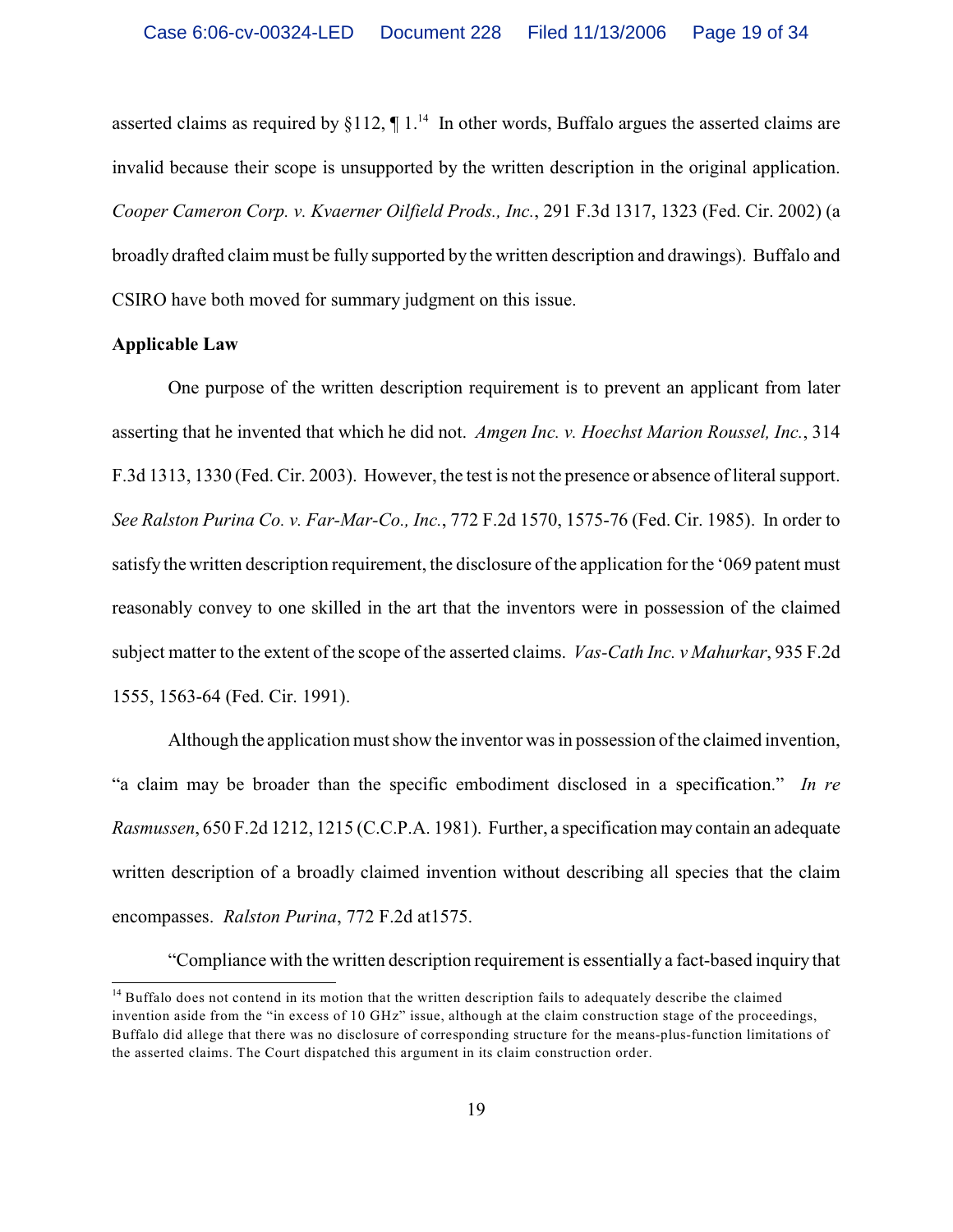will 'necessarily vary depending on the nature of the invention claimed.'" *Enzo Biochem v. Gen-Probe, Inc.*, 323 F.3d 956, 963 (Fed. Cir. 2002) (citation omitted). Determining whether a priority application contains sufficient disclosure under §112 is a question of law; but compliance with the written description aspect of that requirement is a question of fact. *Waldemar Link v. Osteonics Corp.*, 32 F.3d 556, 558 (Fed. Cir. 1994).

## **Analysis**

Buffalo specifically argues that the originally-filed application does not support the limitation of "radio frequencies" to the full range of 3 KHz to 300 GHz. Buffalo contends that the specification does not reasonably convey to one skilled in the art that the inventors were in possession of a system in accordance with their invention that would operate at radio frequencies other than those in excess of 10GHz.<sup>15</sup>

Much of the parties' briefing has been in connection with a dispute as to whether the changes to the specification made in the 1995 Amendment constituted "new matter."<sup>16</sup> There is no dispute, however, that if the Australian application reasonably conveys to one skilled in the art that the

 $<sup>15</sup>$  Buffalo contends that support for the asserted claims is only present in alleged "new matter" that was added to the</sup> specification both upon the filing of the application in the United States Patent and Trademark Office and upon the filing of the July 3, 1995 amendment, which also broadened the claims from "said radio transmissions have a frequency in excess of 10 GHZ" to "transmit and receive data at radio frequencies." Broadening a claim does not add new matter since an applicant is entitled to claim as broadly as the prior art and his disclosure will allow. Moreover, although the prohibition against new matter during patent prosecution under §132 is closely related to the requirement that the specification provide adequate support for the claims under §112, first paragraph, *see Chemcast Corp. v. Arco Indus. Corp.*, 913 F.2d 923, 926-27 (Fed. Cir. 1990), a determination of the validity of the asserted claims of the'069 patent under §112, first paragraph, does not require an analysis of that specific issue. *In re Rasmussen*, 650 F.2d at 1212-16. Further, while new matter and written description issues can have implications with regard to whether an application is entitled to the filing date of an earlier application under §120, the parties have not raised the issue as a matter of priority for purposes of establishing a filing date in relation to prior art.

 $16$  The record is clear that the claims of the initially filed U.S. application were subsequently broadened and the specification amended in the 1995 Amendment. The parties have focused exclusively on the propriety of the applicants doing so in terms of §132. No issue has been presented, however, with regard to compliance with 35 U.S.C. §115 or whether a supplemental oath was required.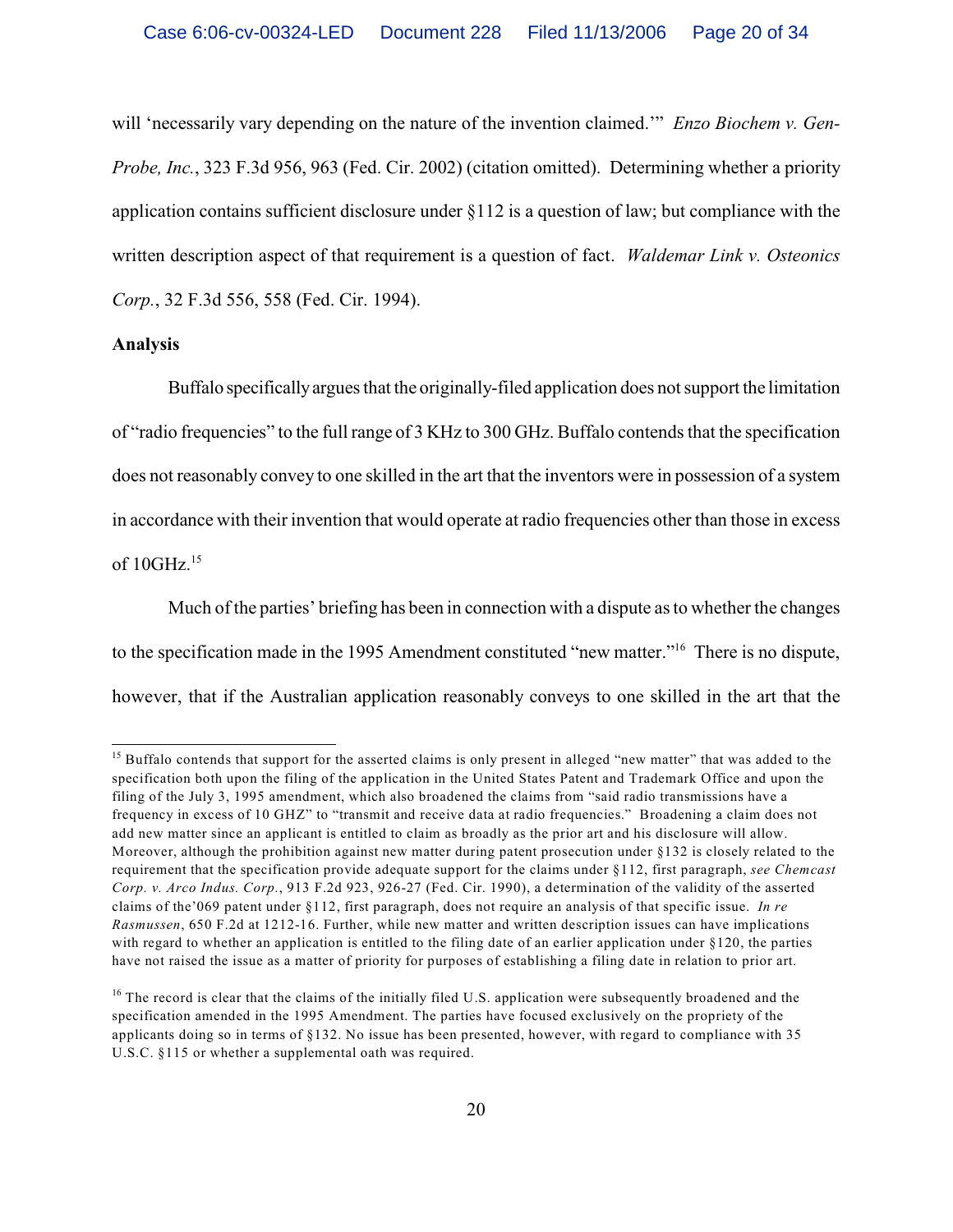inventors were in possession of subject matter to the extent of the scope of the asserted claims, then the applicants were entitled to obtain the asserted claims, and the asserted claims are not invalid under §112, first paragraph.

Buffalo first argues that the Australian application only claimed operation at a frequency in excess of 10 GHZ and broadening the claim scope by removing the "in excess of 10 GHZ" limitation was an afterthought motivated by changes in FCC regulations, which permitted unlicensed devices operating in the 2.4 GHz band. However, there is nothing improper about amending claims during prosecution for the purpose of obtaining a broader right to exclude based upon knowledge obtained after filing the application. *Liebel-Flarsheim Co. v. Medrad, Inc.*, 358 F.3d 898, 909 (Fed. Cir. 2004).

Relying on the inventors' testimony, Buffalo argues that in trying to develop a WLAN that would have a data rate of 100 Mbps the inventors only considered their invention feasible when operating at a frequency in excess of 10 GHz. As pointed out by CSIRO, the claimed invention in the Australian application did not specify any minimum data transmission rate. CSIRO Opposition Br. at 24. Further, the inventors' testimony is clear that they were only attempting to identify an area of the radio frequency spectrum where there was sufficient bandwidth available for the higher data rates sought.<sup>17</sup> The inventors' testimony does not compel a conclusion that they were in possession of an invention that only worked at frequencies in excess of 10 GHz.

Buffalo also argues that the disclosure in the Australian application was expressly limited to

 $^{17}$  In a 1992 publication by the inventors, they state: "None of the bands below 60 GHz has more than 100 MHz available and are in congested part of the spectrum where expansion is not possible. Therefore, these are not likely candidates for use in a high-speed WLAN system. The best option for radio transmission appears to be 60 GHz." *See* Exhibit G to the Gardner Declaration at 60. This testimony is completely unlike the inventor's testimony in *Gentry Gallery, Inc. v. Berkline Corp.*, 134 F.3d 1473 (Fed. Cir. 1998), where the inventor admitted that he had not even considered the more broadly claimed subject matter until he became aware that others were doing it.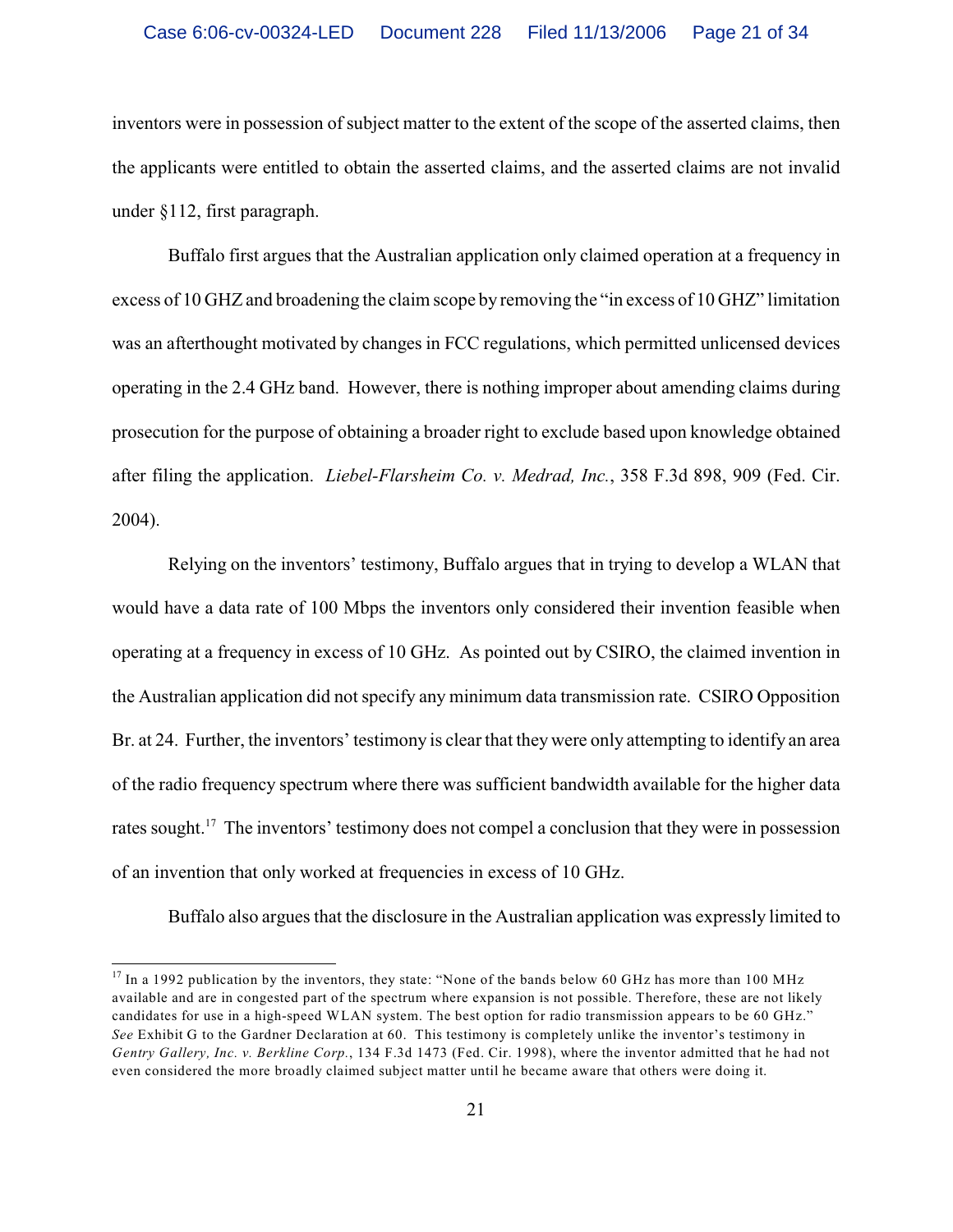an invention wherein operation was at a frequency in excess of 10 GHz and one skilled in the art would conclude that the invention required the transmission of data at frequencies in excess of 10 GHz. In support, Buffalo points to the statement in the Australian application that "[f]or radio transmission at a frequency in excess of 10 GHz, a multipath mode of transmission from the transmitter 3 to receiver 4 occurs." Buffalo's Br. at  $6-7$ .<sup>18</sup> Buffalo also relies upon the Bagby Declaration filed November 18, 2005, at ¶7. Bagby's Declaration testimony, however, does not even mention the Australian application. Moreover, Bagby's Declaration does not support Buffalo's statement that "one skilled in the art reading the application would unquestionably conclude that the invention required the transmission of data frequencies in excess of 10 Ghz." Buffalo Br. at 7. In fact, all the Bagby Declaration states is that one skilled in the art would understand that a change was made in the application that significantly broadened the scope of the '069 patent. The Bagby Declaration does not address the question as to what the statement in the Australian application would mean to one skilled in the art in regard to whether the inventors were in possession of the subject matter of the asserted claims. Significantly, the Bagby Declaration does not indicate that one skilled in the art would necessarily understand the statement in the Australian application and the teaching to use OFDM as a solution to multipath to mean that the inventors were addressing a problem that only occurs at frequencies in excess of 10 GHz.<sup>19</sup>

<sup>&</sup>lt;sup>18</sup> The inventors' 1992 publication (Exhibit G to the Gardner Declaration) at page 61 explains: "The use of a higher carrier frequency does result in some minor changes in the reflection and transmission properties of office construction materials. The loss in transmission through materials will increase in proportion to the square root of the increase in frequency." This suggests that the inventors considered that a greater multimode reflection problem would exist at higher frequencies.

 $<sup>19</sup>$  Bagby admits that there is nothing inherent in OFDM that makes it usable only in transceivers transmitting at</sup> frequencies in excess of 10 GHz. Bagby Deposition of December 6, 2005, at 69.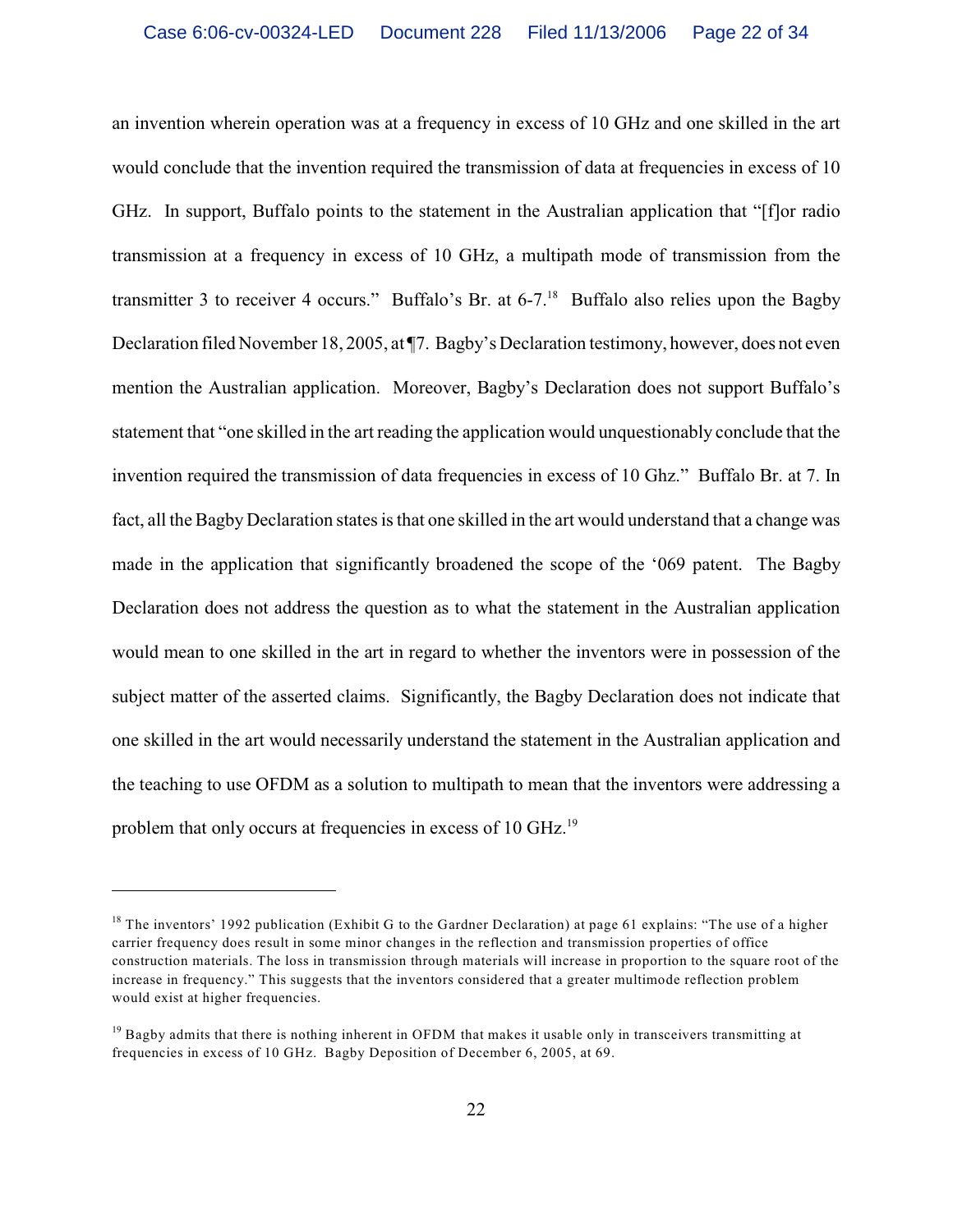The patentee's statements in the written description of the Australian application fall far short of those in *Gentry*. *Supra*, at n.17. The court in *Gentry* concluded that the inventor had clearly expressed in the written description that he considered his invention to be limited to the specific location of the controls on the console on the sofa ("the only possible location") and that any variation was "outside the stated purpose of the invention." *Gentry Gallery*, 134 F.3d at 1479.

As to invalidity, the Bagby Report includes a discussion of the propagation of radio signals and the effect of multipath. The Bagby Report explains that the impact on a radio signal that is reflected off a barrier is dependent on the radio frequency used. However, there is no indication that multipath is restricted to any particular portion of the radio frequency spectrum. *See* Bagby Report at 5. In support of its validity contentions, CSIRO submitted the Levesque Report (Docket No.124), which also contains a discussion of the problem of multipath propagation in an indoor environment. The Levesque Report nowhere indicates that multipath is restricted to any particular portion of the radio frequency spectrum. Levesque Report at 9. Based on these reports, there is an inference that multipath occurs throughout the radio frequency spectrum. There is no evidence to the contrary. Moreover, a reasonable inference can be drawn that those skilled in the art would read the Australian application knowing that multipath occurs throughout the radio frequency spectrum to different extents.<sup>20</sup>

In order for a claim to be invalid under §112, first paragraph, the disclosure must contain a clear statement to one skilled in the art that restricts the scope of the invention. *Johnson Worldwide*

 $20$  A frequency in excess of 10 GHz can be considered as only one species of frequency within the genus of the radio frequency spectrum that spans 3 KHz to 300 GHz. There was no requirement for the inventors to disclose operation of their invention in all portions (species) of the radio frequency spectrum. *See, e.g.*, *Utter v. Hiraga*, 845 F. 2d 993 (Fed. Cir. 1998). Further, this situation is in contrast to *Tronzo v. Biomet, Inc.*, 156 F.3d 1154 (Fed. Cir. 1998), where the court held that a claim limitation that read broadly on various shapes was not supported because the specification asserted advantages of the conical shape over prior art shapes.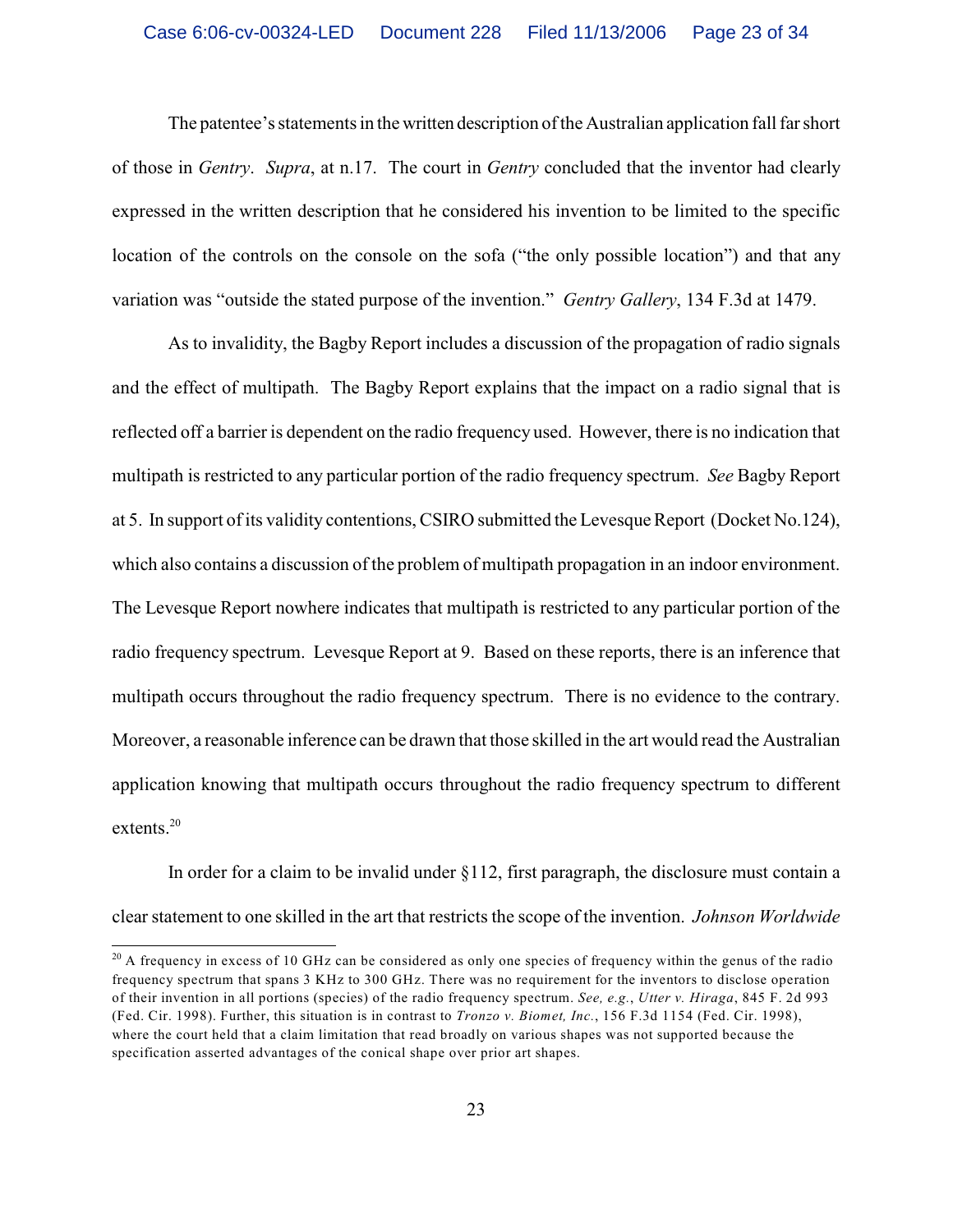*Assoc., Inc. v. Zebco Corp.*, 175 F.3d 985, 993 (Fed. Cir. 1999). Buffalo has not shown that the statement in the Australian application makes a clear statement that the structure of the disclosed WLAN OFDM-based transceivers was restricted to only frequencies in excess of 10 GHz and did not extend to operation at frequencies less than 10 GHz.

Buffalo cites to the prosecution history where, in the 1995 Amendment, a statement was made that the cited prior references of Smith and Schuchman did not operate at frequencies in excess of 10 GHz. *See* Buffalo Br. at 1, n.1. As CSIRO points out, the prior art was distinguished on three separate grounds. Also, there were claims pending that contained the in excess of 10 GHz limitation. CSIRO Opposition Br. at 27-28. Buffalo nowhere explains why this portion of the prosecution history is important to a determination as to the adequacy of the written description under §112, first paragraph.

In support of its cross-motion, CSIRO submitted with its opposition brief the Andrews Declaration. Andrews testifies that the box 32 in Fig. 6 contains the baseband processing (i.e., FEC, interleaving and IFFT-based modulator), box 34 contains an intermediate frequency (IF) stage, and box 35 contains the final output stage producing the transmission carrier at a frequency of 60 GHz. Andrews Declaration at ¶8. Buffalo submitted with its reply brief a rebuttal Bagby Declaration. Bagby does not dispute Andrews' characterization of boxes 32, 34 and 36. *See* Bagby Declaration at ¶6. Andrews also testifies that the baseband processing of box 32 shown in more detail in Fig. 7 of the '069 patent is the central focus of the claimed invention. Andrews Declaration at ¶9. The Bagby Declaration does not dispute that point. Bagby Declaration at  $\P$ 7.<sup>21</sup> Such focus, of course,

<sup>&</sup>lt;sup>21</sup> This corresponds to the '069 patent disclosure at col. 7:66-8:26, wherein the OFDM, FEC and interleaving are highlighted as the techniques used to "provide a high speed bit transmission rate in the hostile radio environment described above."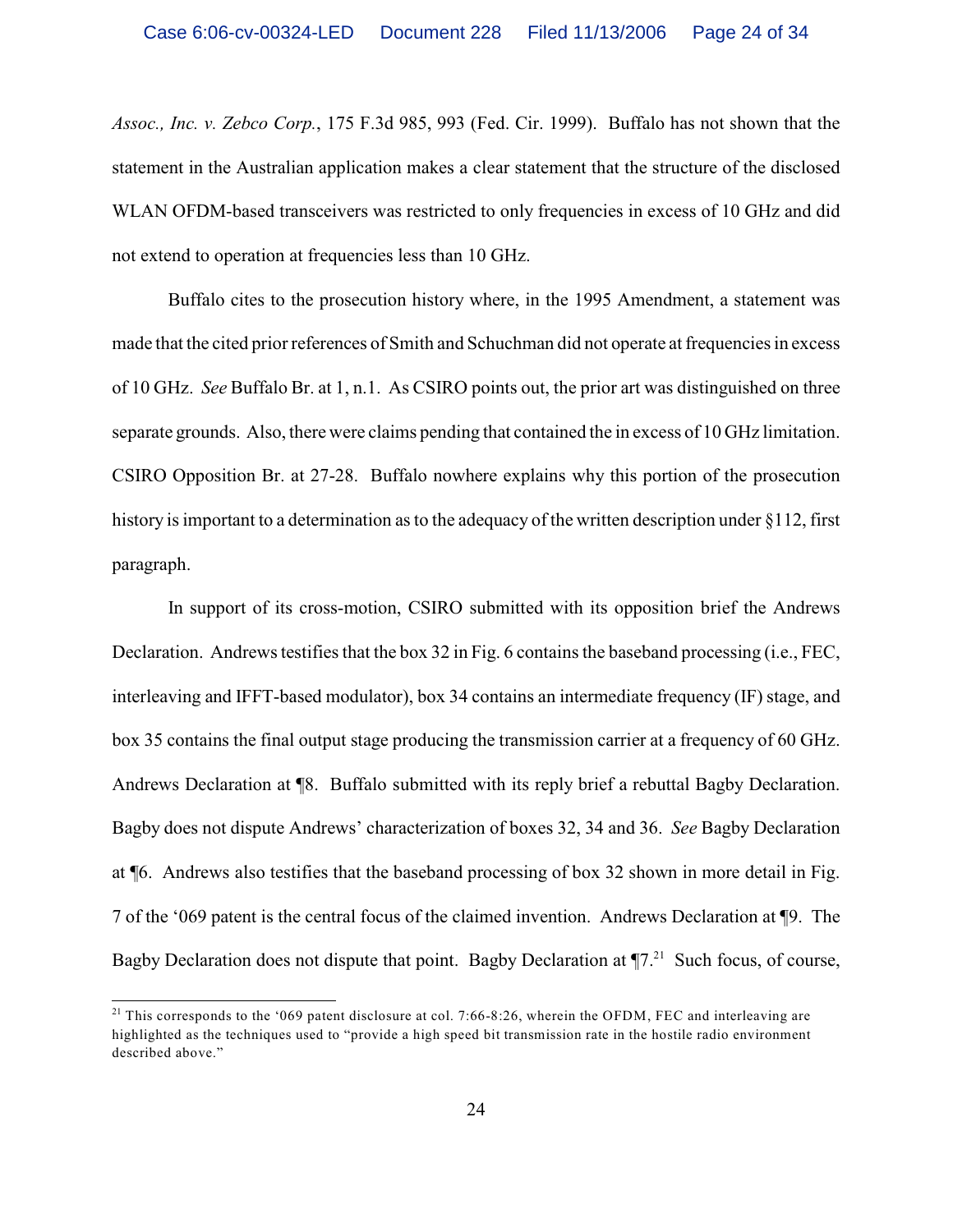necessarily excludes the upconversion of the IF stage 34 and the carrier output stage 35. Andrews further states that "the choice of carrier frequencies is arbitrary from a technical point of view." Andrews Declaration at ¶9. Although Bagby disputes other aspects of paragraph 9 of the Andrews Declaration, Bagby does not dispute that the choice of carrier frequencies is arbitrary from a technical point of view.

There is no showing by Buffalo as to why one skilled in the art would not read the Australian application with an understanding that multipath occurs at all radio frequencies, that FCC regulations place a limit on what portion of the spectrum could be used (i.e., available bandwidth) depending upon the desired data rate, that absorption and reflectivity of radio frequency signals is dependent upon frequency, that use of the disclosed baseband processing (FEC, interleaving and OFDM) is not constrained to a particular transmission carrier frequency, and that the particular choice of carrier frequency is arbitrary. The inference is that one skilled in the art when reading the content of the Australian application would necessarily have all these things in mind. Then, in so reading the Australian application, one skilled in the art would understand that the inventors were in possession of a WLAN OFDM-based transceiver transmitting with a carrier at any frequency within the radio frequency spectrum.

CSIRO has demonstrated that there is no genuine issue of material fact to preclude summary judgment on the issue of the validity of the asserted claims (10-16, 26-32, 42-48, 56-60 and 68-72) under §112, first paragraph. Further, Buffalo has failed to demonstrate by clear and convincing evidence that the written description of the Australian application could not or does not reasonably convey to one skilled in the art that the inventors were in possession of the claimed subject matter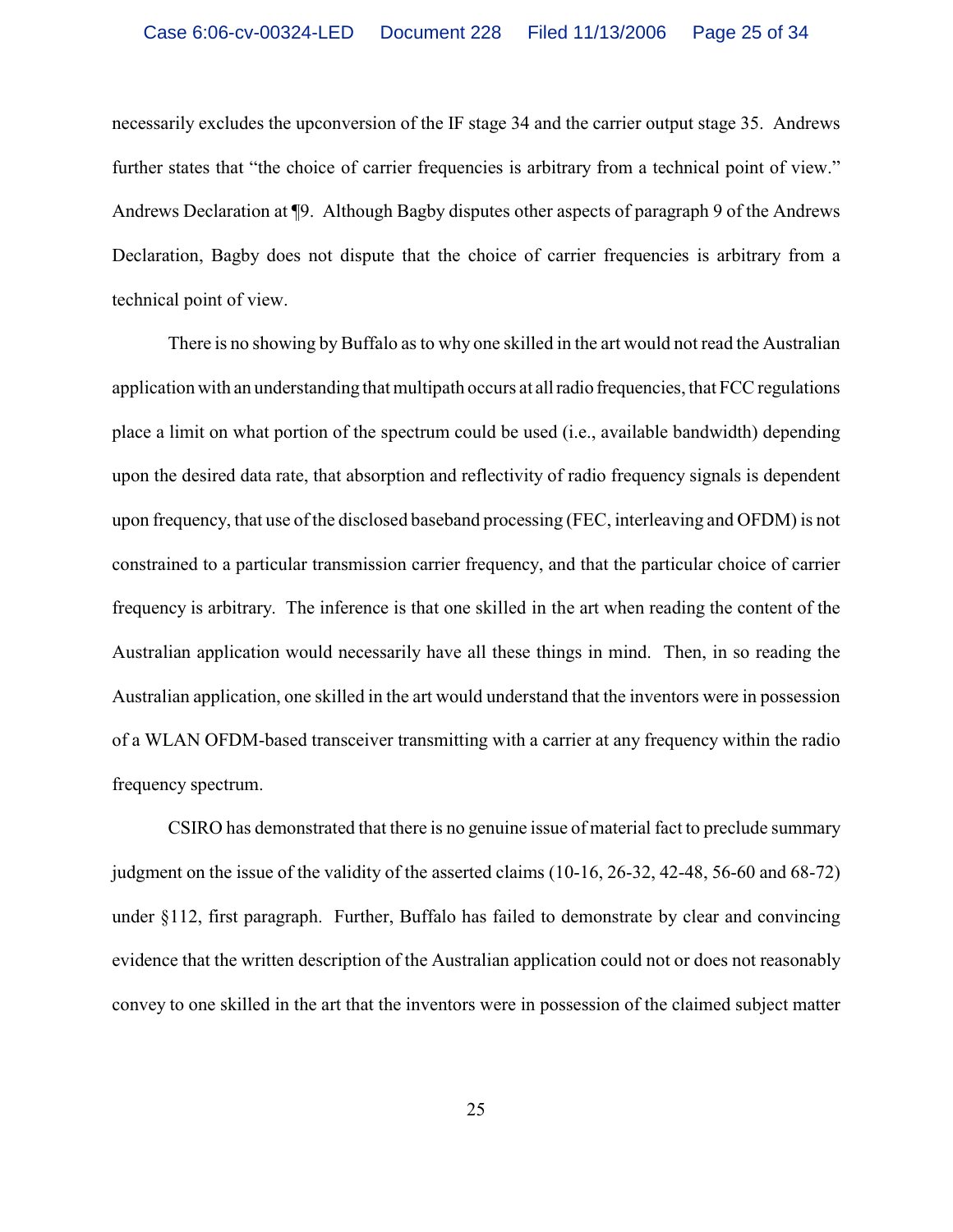of the asserted claims.<sup>22</sup> Buffalo's evidence essentially reduces to just the fact that the Australian application does not *expressly* state that data transmission can be at any radio frequency in the 3 KHz to 300 GHz range. However, the applicants for the '069 patent were not required to describe exactly the subject matter of the asserted claims; the description needed only to allow persons skilled in the art to recognize that they had invented what is claimed in the asserted claims. *Pandrol USA, LP v. Airboss Ry. Prods., Inc.*, 424 F.3d 1161, 1165 (Fed. Cir. 2005).

## **INFRINGEMENT**

CSIRO has moved for partial summary judgment that the accused Buffalo products directly and literally infringe claims 42-48, 56-60, and 68-72 of the '069 patent. CSIRO has the burden to prove infringement by a preponderance of the evidence. *Cross Med. Prods., Inc. v. Medtronic Sofamor Danek, Inc.*, 424 F.3d 1293, 1310 (Fed. Cir. 2005). The accused Buffalo products include mobile products, hub products, and other products.<sup>23</sup> The structure of these products is detailed in the Expert Report of Thomas Conte.<sup>24</sup> The parties agree that there is no dispute as to the structure of the accused products. *See* Buffalo Response Br. at 2. The dispute between the parties is with respect to two limitations: means to apply a data reliability enhancement and means . . . for intervleaving blocks of said data. There is a third dispute as to the proper construction of the term "blocks" in the function specified as "interleaving blocks of said data." *See* Buffalo Response Br. at 2.

 $22$  It necessarily follows that Buffalo has failed to overcome the presumption that no new matter was added by the 1995 Amendment. *See Brooktree Corp. v. Advanced Micro Devices, Inc.*, 977 F.2d 1555 (Fed. Cir. 1992).

<sup>&</sup>lt;sup>23</sup> These accused products are identified by product number at pages 2-3 of CSIRO's brief in support of its motion for summary judgment.

<sup>&</sup>lt;sup>24</sup> With one exception the accused Buffalo products use a baseband processor chip (integrated circuit) manufactured by Broadcom Corporation. The other product uses a Ralink baseband processor. There is no dispute that each processor implements the relevant portions of the IEEE 802.g standard for WLAN.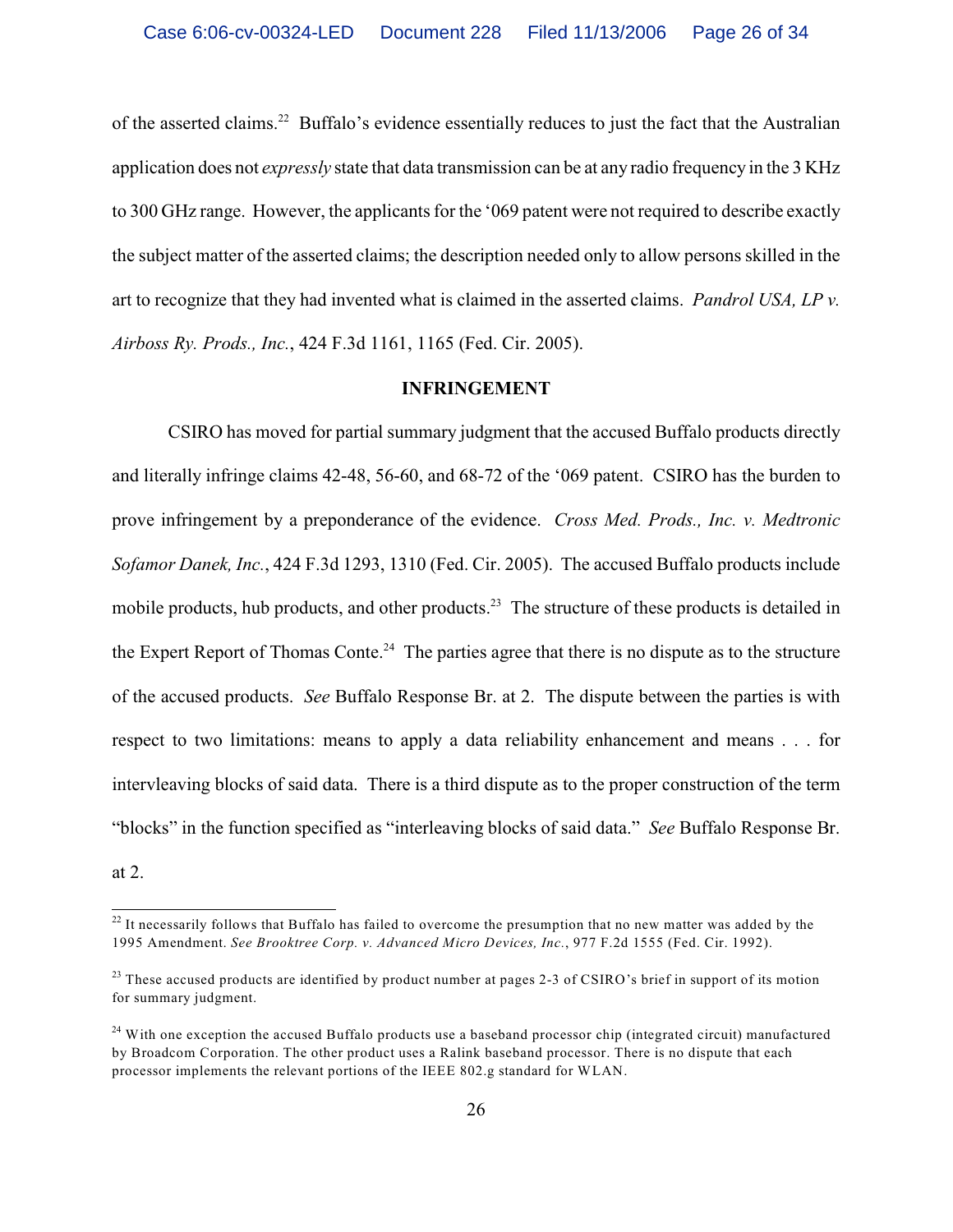## **Applicable Law**

It is standard doctrine that determining infringement is a two-step process. *Tex. Instruments Inc. v. Cypress Semiconductor Corp.*, 90 F.3d 1558, 1563 (Fed. Cir. 1996). First, a court must construe the asserted claims as a matter of law to ascertain their meaning and scope. *Id*. Second, the claims as construed are compared to the allegedly infringing device. *Id*. To infringe a claim, each claim limitation must be present in the accused product. *Id.*; *Sofamor Danek Group, Inc. v. DePuy-Motech, Inc.,* 74 F.3d 1216, 1220 (Fed. Cir. 1996).

The Court has construed "means to apply data reliability enhancement" as "the Rate  $\frac{1}{2}$  TCM (trellis coded modulation) Encoder described in block 42 of Figure 7 and referenced at column 6:32- 46." Hereinafter, this will be referred to as the "DRE means."

The Court has construed "means . . . for interleaving blocks of said data" (interleaving means") as "the Di-Bit Interleaver described in block 43 of Figure 7."

Literal infringement of a  $\S112$ ,  $\P6$ , limitation requires that the relevant structure in the accused device perform the identical function recited in the claim and be either identical to or equivalent to the corresponding structure in the specification. *See, e.g.*, *Al-Site Corp. v. VSI Int'l, Inc.*, 174 F.3d 1308, 1320 (Fed. Cir. 1999); *Pennwalt Corp. v. Durand-Wayland, Inc.*, 833 F.2d 931, 934 (Fed. Cir. 1987)(en banc)(overruled on other grounds). Functional identity and either structural identity or equivalence are both necessary. *See Pennwalt*, 833 F.3d at 934.

The test for structural equivalence under §112, ¶6 is closely related to the test under the doctrine of equivalents, involving "similar analyses of insubstantiality of the differences." *Al-Site,* 174 F.3d at 1321. In the doctrine of equivalents context, the test for equivalency often used is whether the "function, way, and result" of the substituted structure is substantially different from that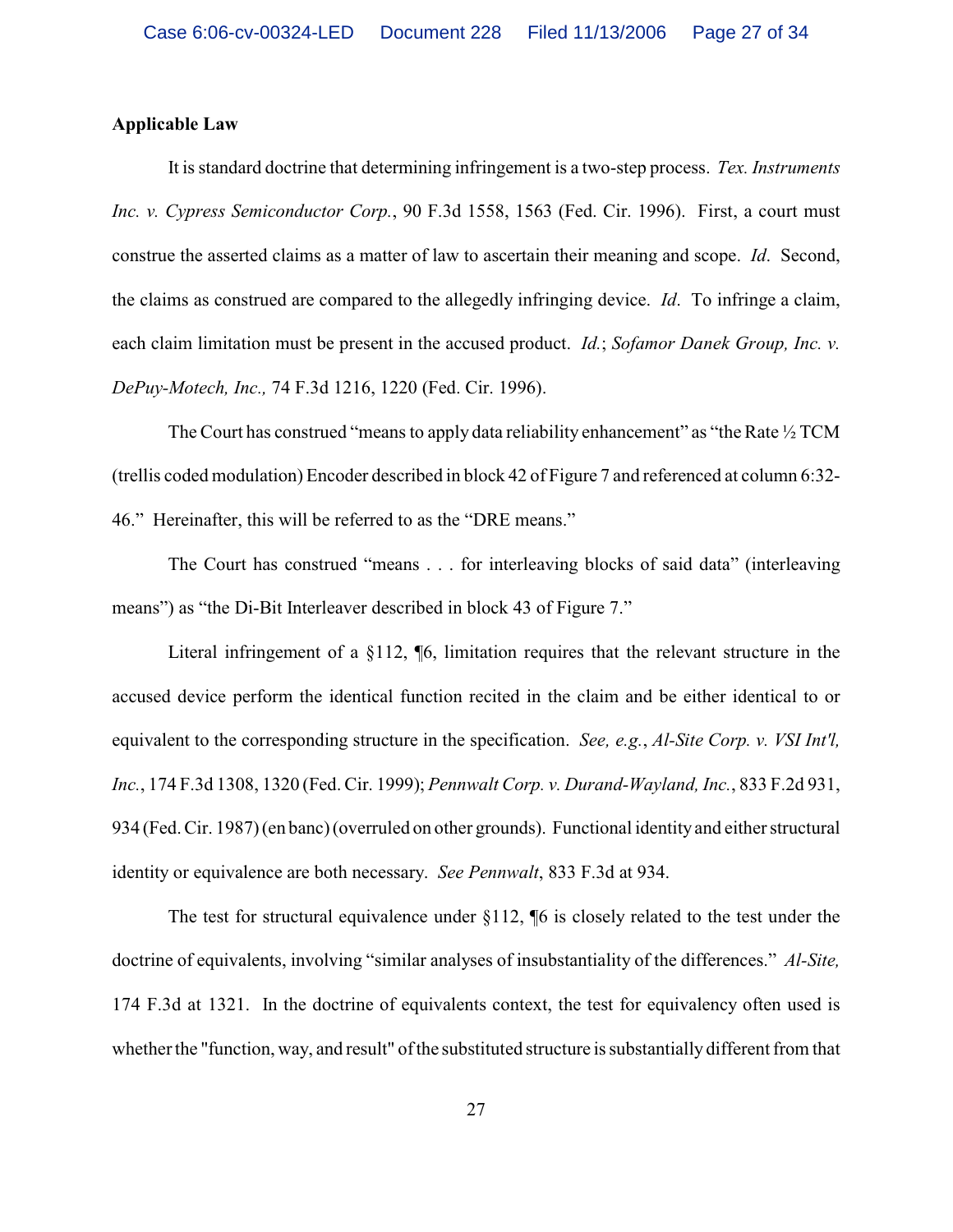described by the claim limitation. *Warner-Jenkinson Co. v. Hilton Davis Chem. Co.*, 520 U.S. 17, 29, 40 (1997). If so, equivalence is not established. *Id*. However, under §112, ¶6 the "way" and "result" at issue—whether the "way" the structure of the accused device performs the claimed function and the "result" of that performance—are insubstantially different from the "way" the claimed function is performed by the corresponding structure described in the specification and the result of that performance. *Odetics, Inc. v. Storage Tech. Corp.*, 185 F.3d 1259, 1267 (Fed. Cir. 1999). Thus, if the structure performs the claimed function in substantially the same way to achieve substantially the same result as the corresponding structure described in the specification, there is equivalence and literal infringement. *Id*. This test for equivalence, however, does not involve a component-by-component comparison of the two structures. *Id.* at 1267-68.

## **Analysis**

## "Means to apply data reliability enhancement"

It is undisputed that the accused Buffalo products perform an identical function to the "means to apply data reliability enhancement." It is also undisputed that the function is performed in the accused Buffalo products by a convolutional encoder. The dispute is whether the convolutional encoder is the same as, or a structural equivalent to, "the Rate ½ TCM (trellis coded modulation) Encoder described in block 42 of Figure 7 and referenced at column 6:32-46."

As evidence that Buffalo's products literally infringe, CSIRO submits the Monsen Declaration (Docket No. 130). Monsen gives the opinion that the accused Buffalo products literally infringe because the accused Buffalo products have an equivalent structure performing the specified function of the DRE means structure. In support, Monsen states that a TCM encoder is a form of convolutional encoder. Monsen also states that the way the TCM encoder of block 42 performs the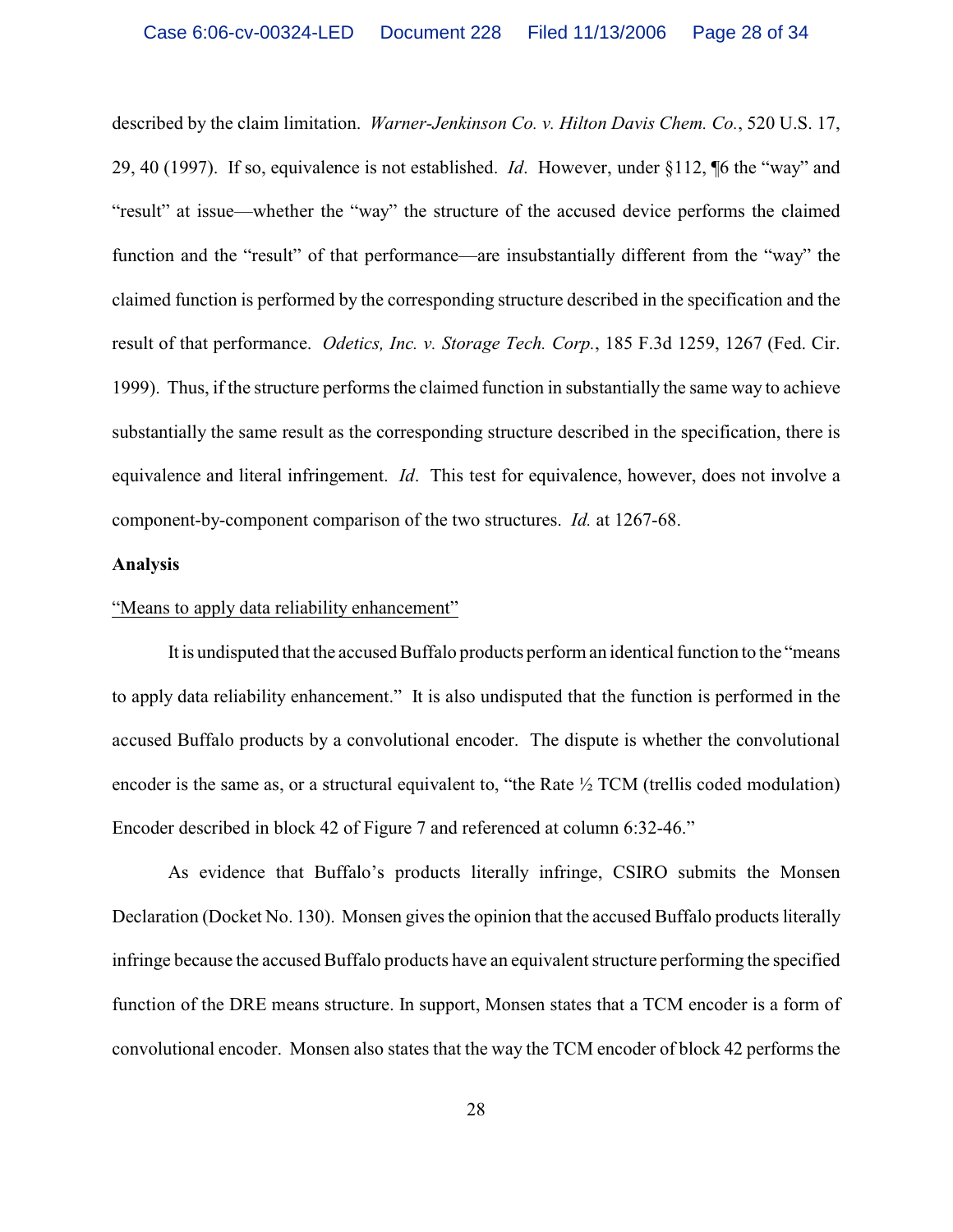function of applying data reliability enhancement is to add redundancy with a delay line and that the result is that the output bit rate is larger than the input bit rate. Monsen Declaration at 14-15.

In opposition, Buffalo relies upon the Lanning Declaration. The Lanning Declaration states that "TCM" stands for trellis coded modulation. Lanning shows the structure for TCM and states that a combination of coding and modulation is involved in TCM. Lanning Declaration at 5-6, ¶¶ 11-12. The structure of the coding portion of TCM is identified as a convolutional encoder. The additional structure provides signal mapping to the output of the convolutional encoder. In Lanning's opinion, the accused Buffalo products do not have an equivalent DRE means because block 42 includes of both coding and modulation (mapping), whereas the Buffalo products use only coding without signal mapping. Lanning Dec. at ¶¶9, 17, 20.

To reach his opinion, Lanning compares combined structures of a convolutional encoder and a signal mapping device to a structure with just a convolutional encoder. The difference identified is, of course, the signal mapping device. Based on that difference, Lanning points out that the TCM Encoder converts a stream of data to a constellation map, whereas the convolutional encoder standing alone only adds additional bits to the stream of data. Lanning then states, "The two structures perform different functions . . . ." Lanning Declaration at ¶ 20. But, Buffalo does not dispute that the accused Buffalo products perform the identical function of the claimed DRE means. *See* Buffalo's Response to Plaintiff's Statement of Undisputed Facts at p. 5, ¶ 18, and at p. 9, ¶ 35.

Lanning improperly bases his opinion as to the lack of equivalency on a component-bycomponent comparison and not the overall structure corresponding to the claimed function.<sup>25</sup> While

 $25$  The individual components of an overall structure that corresponds to the claimed function are not claim limitations. Thus, structures having different numbers of parts can be equivalent under §112, ¶6. *See, e.g.*, *Al-Site*, 174 F.3d at 1321-22.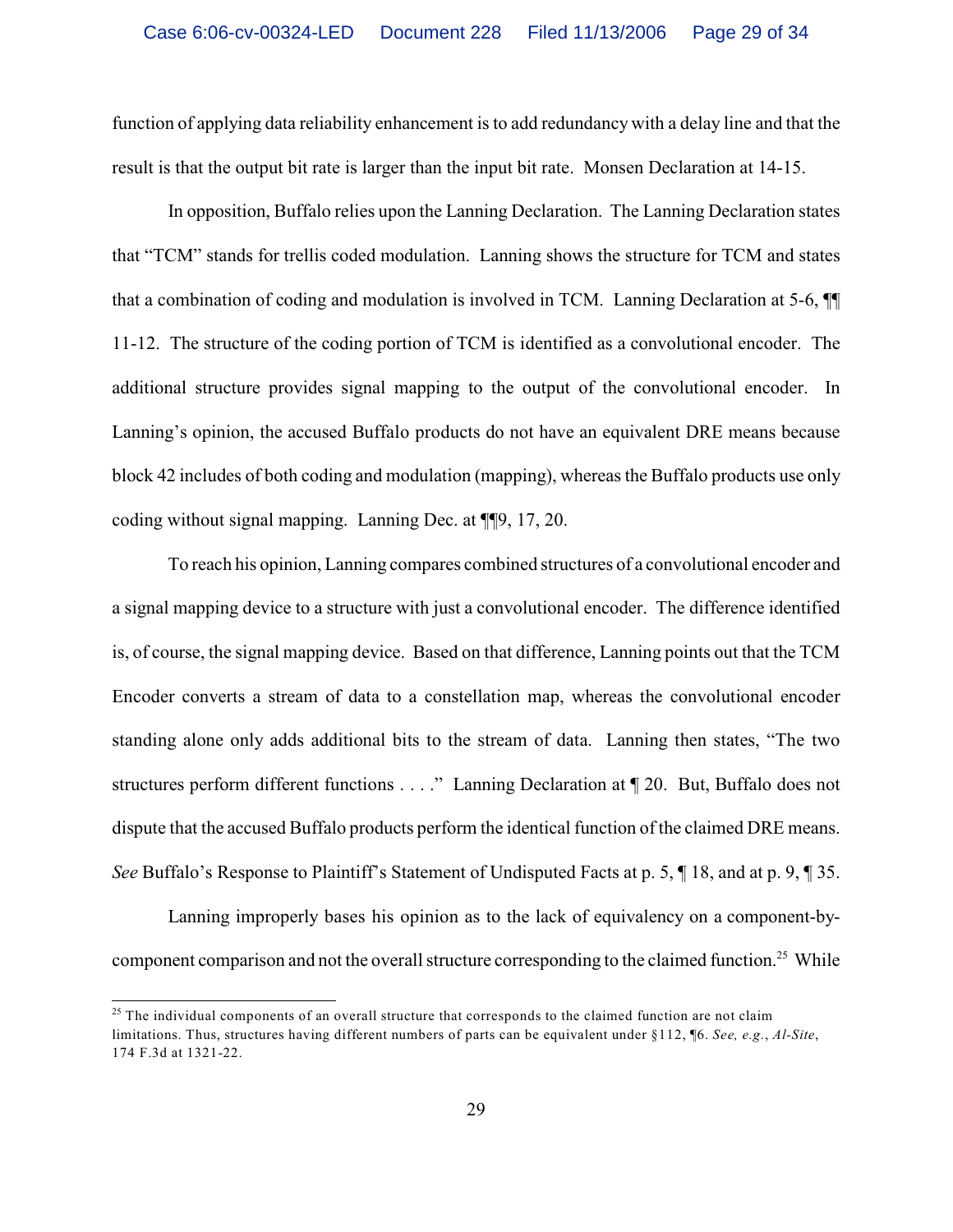Lanning gives the opinion that there are substantial differences between the TCM Encoder 42 and the convolutional encoder in the Buffalo products, the only difference Lanning points to is the addition of the mapping function for modulation. Absent is any discussion as to why that difference is substantial in the way the function of applying data reliability enhancement is performed or the result that is obtained.

The diagram of Fig. 2 in paragraph 11 of the Lanning Declaration is evidence that the "encoder" used in TCM is, in fact, a convolutional encoder. A TCM Encoder is a "type" of convolutional encoder; it just also adds a mapping function to the stream of data after additional bits for redundancy have already been added. There is nothing in the Lanning Declaration that even suggests that the redundancy of the added bits introduced by the convolutional encoder is in any way removed by the downstream mapping function.<sup>26</sup>

Moreover, Lanning does not dispute Monsen's opinion that the way the function of data reliability enhancement is performed by block 42 is by adding redundancy bits by a delay line and that the result obtained is having a larger output bit rate than the input bit rate. Thus, there is no dispute that the claimed function is being performed in substantially the same way by a convolutional encoder standing alone (adding redundancy bits) or that the result obtained by a convolutional encoder standing alone (larger output bit rate than the input bit rate) is not substantially the same. All Lanning points to is the addition of a signal mapping device that makes the output from a TCM Encoder a stream of coordinate bit pairs, which necessarily has redundancy added to it by the upstream convolutional encoder.

<sup>&</sup>lt;sup>26</sup> Buffalo submitted Exhibit # 791 from the Levesque deposition. At page 300, there is a statement that the advantage of TCM over traditional error-correction coding schemes "is in its ability to achieve improved power efficiency without the customary bandwidth expansion introduced by the use of coding." At page 301, there is the statement that TCM is used to "create redundancy." This is consistent with the '069 patent at col. 9:66-10: 2.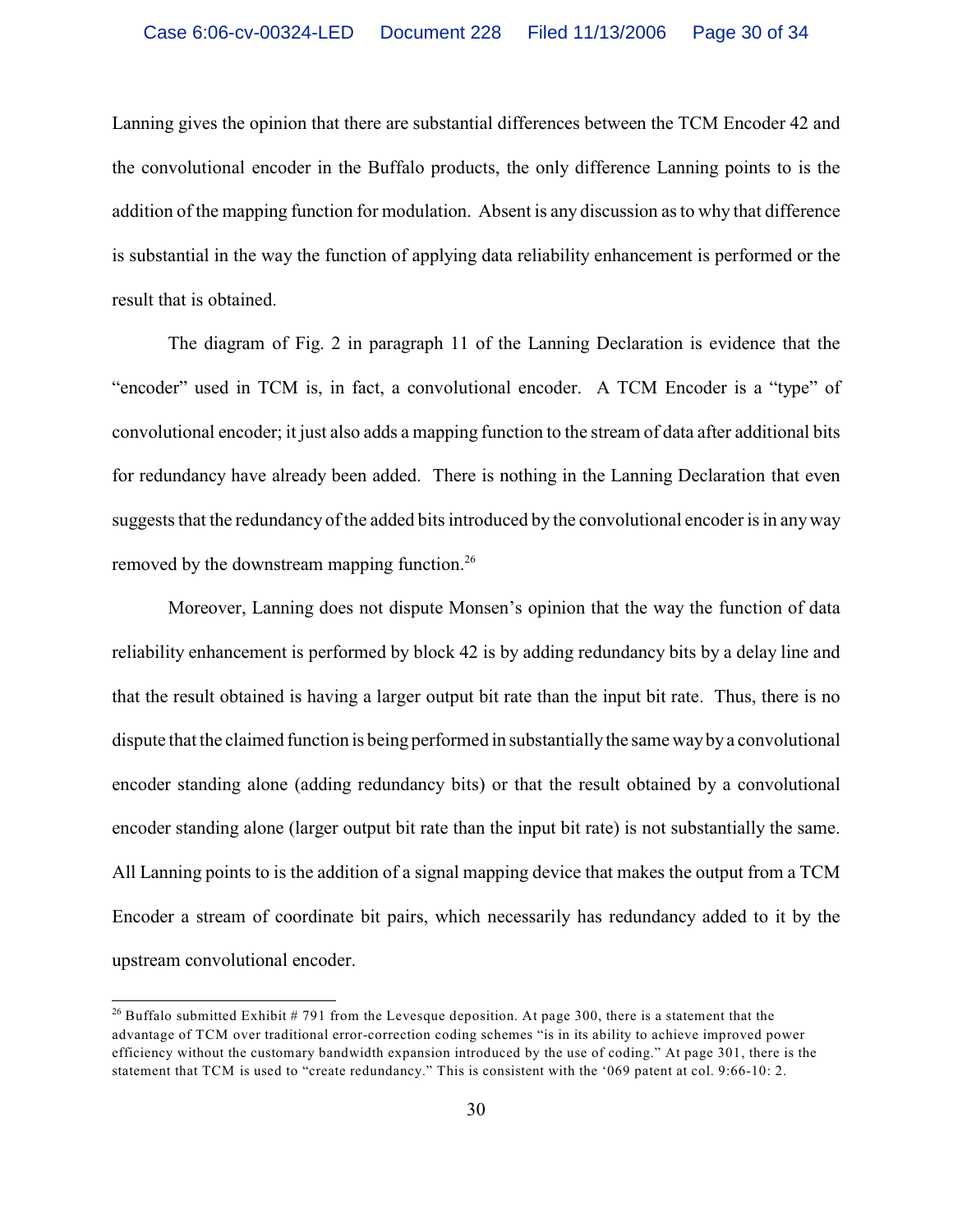CSIRO has demonstrated that there is no genuine issue as to the existence of the DRE means in the accused Buffalo products. Further, by a preponderance of the evidence, the accused Buffalo products include the same or an equivalent structure as the "the Rate ½ TCM (trellis coded modulation) Encoder described in block 42 of Figure 7 and referenced at column 6:32-46."

# "Blocks"

As to the "means . . . for interleaving blocks of said data," the parties dispute whether the identical function is performed in the accused Buffalo products. There is no dispute that the accused Buffalo products use bit-by-bit interleaving. Rather, the dispute is one of claim construction as to whether the term "blocks" means that a block of data can have one or more bits or that a block of data must have multiple bits.

CSIRO argues that a block can have one or more bits. In support, CSIRO points to the '069 specification as disclosing both a QPSK (Quadrature Phase Shift Keying) embodiment (Fig. 7) and a BPSK (Binary Phase Shift Keying) "embodiment." *See* col. 9:29-34.<sup>27</sup> CSIRO also points out that the dependent claims (e.g., claim 14) specifies BPSK. The significance is that a QPSK symbol has multiple bits to be processed but a BPSK symbol has only a single bit. Thus, the '069 patent discloses that the interleaving function could involve either a single bit or multiple bits.

Buffalo argues that a block must have multiple bits because the Court's claim construction identified the corresponding structure as the Di-Bit Interleaver described in block 43 of Figure 7. Buffalo's argument turns claim construction of a means-plus-function limitation on its head. The term "blocks" is within the language that specifies the function being performed by the means. At

 $27$  The discussion of the BPSK "embodiment" addresses only functional operation and does not provide a description of corresponding structure for a BPSK implementation. This is sufficient for construction of the recitation of the function specified in the means-plus-function limitation.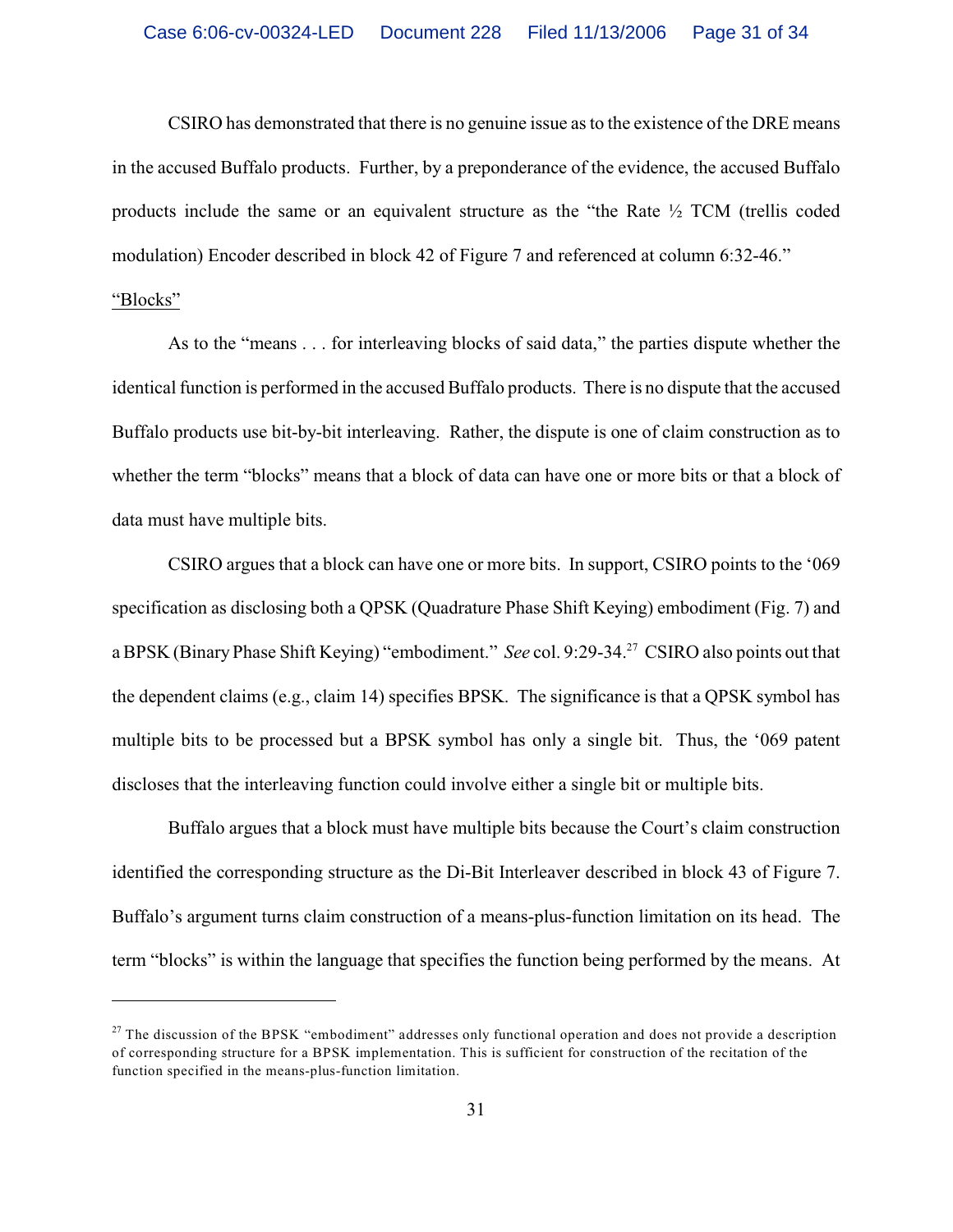the threshold stage of construing the language setting forth the specified function, there is no consideration of the corresponding structure. The corresponding structure disclosed in the specification is only evaluated after the function has been construed. Buffalo's construction of "blocks" begins with a structure to construe the function. To adopt Buffalo's position would result in impermissibly reading limitations of the preferred embodiment into the claim limitation, thereby narrowing the specified function.

The Court construes "blocks" to mean "a block of data having one or more bits."

## "Means for interleaving blocks of data"

The Court defined the function of this means-plus-function term as "interleaving blocks of data." The Court identified "the Di-Bit Interleaver described in block 43 fo Figure 7" as the corresponding structure. Buffalo contends its interleaver only interleaves single bits, not di-bits. Thus, as with "means for applying data reliability enhancement," the Court must determine whether the "way" Buffalo's interleaver performs the claimed function and the "result" of that performance are insubstantially different from the "way" the corresponding structure performs the function and the "result"of that performance.

Given the construction of "blocks," there is no dispute that the accused Buffalo products perform an identical function of interleaving blocks of data. There also is no dispute that the accused Buffalo products do not have a di-bit interleaver. Thus, CSIRO must demonstrate that the bit-by-bit interleaver in the accused Buffalo products is only insubstantially different from the di-bit interleaver described in block 43 of Figure 7.

The Monsen Declaration submitted by CSIRO gives an opinion that a bit-by-bit interleaver is insubstantially different from a di-bit interleaver. Monsen explains that the size of the blocks to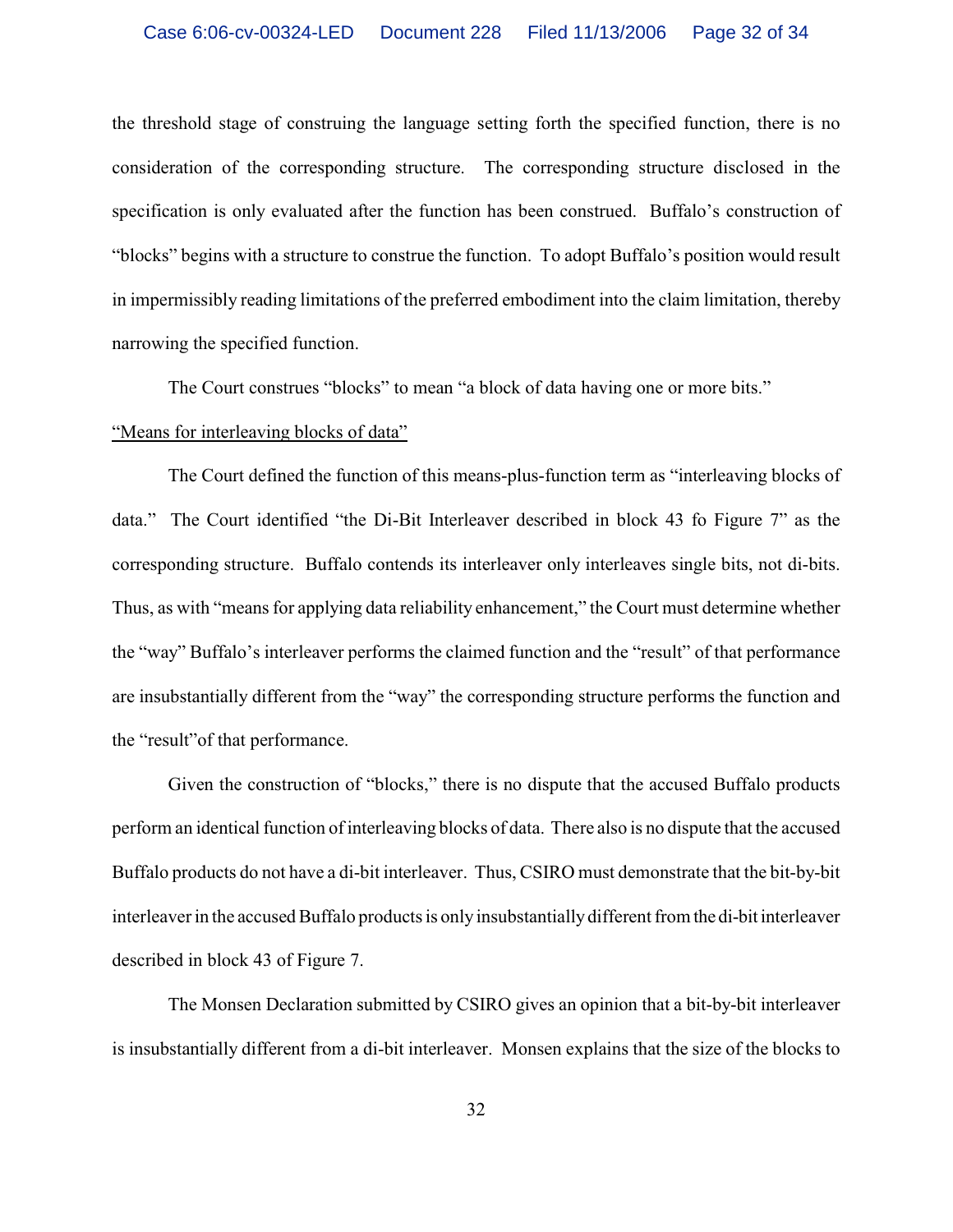be handled by an interleaver is a parameter that depends on the modulation format, data reliability enhancement technique, and channel conditions. Monsen Declaration at 16. In either case, a reordering algorithm (way) is used so that the output block pattern is different than the input block pattern (result). Thus, according to Monsen, interleavers that handle different block sizes are insubstantially different. Monsen Declaration at 15.

The Lanning Declaration submitted by Buffalo agrees that the way the di-bit interleaver performs the specified function is by "shuffling" the di-bit blocks with the other di-bit blocks. Lanning Declaration at 9-10. Also, Lanning does not disagree that the result is an output block pattern that is different than the input block pattern. The basis for Lanning's opinion that the bit-bybit interleaver is substantially different from the di-bit interleaver is that the latter operates on "married" di-bits. Lanning Declaration at 9-13. In reaching that opinion, Lanning considers not just the di-bit interleaver but combines with it the operation of the Rate ½ TCM Encoder and the QPSK Encoder as to the input data structure to the di-bit interleaver and as to the output data structure from it. From that point of view, the only distinction that Lanning identifies is the unremarkable observation that with the single bit interleaver each bit remains as an individual bit and is not grouped together in pairs. Lanning Declaration at 11. Other than the different configuration of the data structure that is input to and output from a di-bit interleaver from that of single bit interleaver, Lanning does not indicate any difference in the way each of the interleavers performs the interleaving function or as to the result obtained by them. Once again, Lanning is applying an approach akin to a component-by-component comparison of the two interleavers, which is improper.

CSIRO has demonstrated that there is no genuine issue as to the structural equivalence of the bit-by-bit interleaver in the accused Buffalo products and the Di-Bit Interleaver described in block